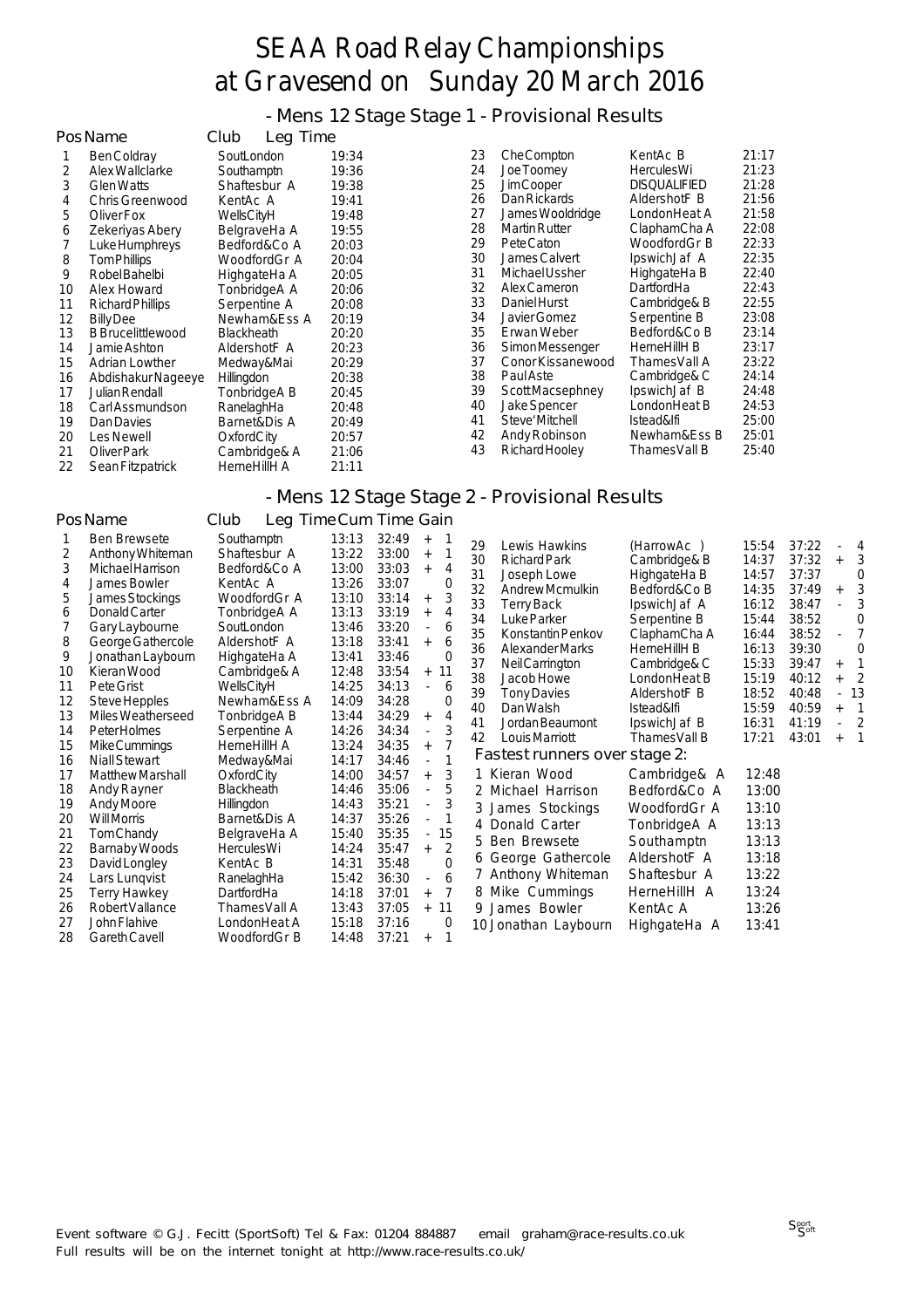- Mens 12 Stage Stage 3 - Provisional Results

|    | Pos Name              | Leg Time Cum Time Gain<br>Club |       |       |                          |                |    |                               |                   |                  |           |          |
|----|-----------------------|--------------------------------|-------|-------|--------------------------|----------------|----|-------------------------------|-------------------|------------------|-----------|----------|
|    | <b>Philip Crout</b>   | Shaftesbur A                   | 19:39 | 52:39 | $^{+}$                   |                | 28 | Louis Clark                   | WoodfordGr B      | 22:19<br>59:40   |           | $\Omega$ |
| 2  | <b>Matthew Revier</b> | Southamptn                     | 20:18 | 53:07 | $\overline{a}$           |                | 29 | Kevin Oholleran               | Cambridge& B      | 22:17<br>59:49   | $+$       |          |
| 3  | Peter Chambers        | HighgateHa A                   | 19:28 | 53:14 | $+$                      | 6              | 30 | Robert Chenery                | IpswichJaf A      | 21:26<br>1:00:13 | $+$       |          |
| 4  | Russell Bentley       | KentAc A                       | 20:17 | 53:24 |                          | $\Omega$       | 31 | <b>David Hall</b>             | DartfordHa        | 24:01 1:01:02    |           | 6        |
| 5  | Jack Douglas          | Bedford&Co A                   | 20:44 | 53:47 | $\overline{\phantom{a}}$ |                | 32 | Andrea Spaccatrosi            | HighgateHa B      | 23:37 1:01:14    |           |          |
| 6  | Dan Gaffney           | SoutLondon                     | 20:37 | 53:57 | $^{+}$                   |                | 33 | Alex Cruttenden               | Serpentine B      | 22:44 1:01:36    | $^{+}$    |          |
|    | Steven Connor         | AldershotF A                   | 20:17 | 53:58 | $+$                      |                | 34 | <b>Dan Holmes</b>             | ClaphamCha A      | 23:02 1:01:54    | $+$       |          |
| 8  | Angus Holford         | WoodfordGr A                   | 20:50 | 54:04 | $\frac{1}{2}$            | 3              | 35 | Gareth Marshall               | LondonHeat B      | 23:30 1:03:42    | $+$       |          |
| 9  | Daniel Bradley        | TonbridgeA A                   | 21:04 | 54:23 | $\overline{\phantom{a}}$ | 3              | 36 | Jon Anderson                  | Cambridge& C      | 24:25 1:04:12    | $\ddot{}$ |          |
| 10 | Chris Darling         | Cambridge& A                   | 20:40 | 54:34 |                          | $\mathbf 0$    | 37 | Paul.Jones                    | Istead&lfi        | 23:40<br>1:04:39 | $+$       |          |
| 11 | <b>PhilSesemann</b>   | <b>Blackheath</b>              | 19:36 | 54:42 | $+$                      | 7              | 38 | James Ward                    | HerneHillH B      | 25:59 1:05:29    |           |          |
| 12 | Jake Waldron          | Newham&Ess A                   | 20:27 | 54:55 |                          | $\mathbf 0$    | 39 | John Thorpe                   | IpswichJaf B      | 24:26 1:05:45    | $+$       |          |
| 13 | Luke Prior            | WellsCityH                     | 20:45 | 54:58 | $\overline{\phantom{a}}$ | 2              | 40 | David Ford                    | Thames Vall B     | 27:56 1:10:57    | $+$       |          |
| 14 | John Franklin         | Serpentine A                   | 20:26 | 55:00 |                          | 0              |    | Fastest runners over stage 3: |                   |                  |           |          |
| 15 | Aaron Burgess         | OxfordCity                     | 20:55 | 55:52 | $+$                      | $\overline{2}$ |    | 1 Peter Chambers              |                   | 19:28            |           |          |
| 16 | John Kettle           | HerneHillH A                   | 21:20 | 55:55 | $\overline{a}$           |                |    |                               | HighgateHa A      |                  |           |          |
| 17 | Edward Auden          | BelgraveHa A                   | 20:35 | 56:10 | $^{+}$                   | 4              |    | 2 Phil Sesemann               | <b>Blackheath</b> | 19:36            |           |          |
| 18 | James Laing           | <b>Hillingdon</b>              | 21:02 | 56:23 | $\ddot{}$                | 1              |    | 3 Philip Crout                | Shaftesbur A      | 19:39            |           |          |
| 19 | Michael Ellis         | TonbridgeA B                   | 21:58 | 56:27 |                          | 6              |    | 4 Steven Connor               | AldershotF A      | 20:17            |           |          |
| 20 | <b>Belal Ahmed</b>    | <b>HerculesWi</b>              | 21:12 | 56:59 | $+$                      | 2              |    | 5 Russell Bentley             | KentAc A          | 20:17            |           |          |
| 21 | <b>Ben Tyler</b>      | Medway&Mai                     | 22:20 | 57:06 | $\overline{\phantom{a}}$ | 5              |    | 6 Matthew Revier              | Southamptn        | 20:18            |           |          |
| 22 | Calum Fraser          | KentAc B                       | 21:34 | 57:22 | $+$                      |                |    | 7 John Franklin               | Serpentine A      | 20:26            |           |          |
| 23 | Adrian Mason          | Barnet&Dis A                   | 22:51 | 58:17 | $\overline{a}$           | 3              |    | 8 Jake Waldron                | Newham&Ess A      | 20:27            |           |          |
| 24 | James Ellis           | ThamesVall A                   | 21:24 | 58:29 | $^{+}$                   |                |    |                               |                   |                  |           |          |
| 25 | Peter Haarer          | RanelaghHa                     | 22:01 | 58:31 | $\overline{a}$           |                |    | 9 Edward Auden                | BelgraveHa A      | 20:35            |           |          |
| 26 | <b>Andy Barnes</b>    | LondonHeat A                   | 21:26 | 58:42 | $^{+}$                   |                |    | 10 Dan Gaffney                | SoutLondon        | 20:37            |           |          |
| 27 | David Branfoot        | (HarrowAc)                     | 21:29 | 58:51 | $^{+}$                   | 2              |    |                               |                   |                  |           |          |

#### - Mens 12 Stage Stage 4 - Provisional Results

| Pos Name                                                                                                                                                                                                                                                                                                                                                                                | Club                                                                                                                                                                                                                                       | Leg Time Cum Time Gain                                                                                                                                                                                                                                                                                                                                                                                                                                               |                                                                                                                                                                                                                                                                            |                                                                                                                                                                                            |                                                                                                                                                                                                                                                   |
|-----------------------------------------------------------------------------------------------------------------------------------------------------------------------------------------------------------------------------------------------------------------------------------------------------------------------------------------------------------------------------------------|--------------------------------------------------------------------------------------------------------------------------------------------------------------------------------------------------------------------------------------------|----------------------------------------------------------------------------------------------------------------------------------------------------------------------------------------------------------------------------------------------------------------------------------------------------------------------------------------------------------------------------------------------------------------------------------------------------------------------|----------------------------------------------------------------------------------------------------------------------------------------------------------------------------------------------------------------------------------------------------------------------------|--------------------------------------------------------------------------------------------------------------------------------------------------------------------------------------------|---------------------------------------------------------------------------------------------------------------------------------------------------------------------------------------------------------------------------------------------------|
| Alex Yee<br>2<br><b>Ben Rochford</b><br>3<br>Brahma Pochee<br>William Bardsley<br>4<br>5<br>Abdi Mahamed<br>Massi Dendani<br>6<br>Macgregor Cox<br>8<br>Timothy Cobden<br>9<br>Donatas Tumaitis<br>Corey Death<br>10<br>11<br>G Vacharopoulos                                                                                                                                           | KentAc A<br>Shaftesbur A<br>HighgateHa A<br>SoutLondon<br>Southamptn<br>Bedford&Co A<br>AldershotF A<br>Cambridge& A<br>WoodfordGr A<br>TonbridgeA A<br><b>Blackheath</b>                                                                  | 12:32 1:05:56<br>3<br>$+$<br>13:45 1:06:24<br>$\blacksquare$<br>13:33 1:06:47<br>$\Omega$<br>$\overline{2}$<br>13:21 1:07:18<br>$+$<br>3<br>14:17 1:07:24<br>$\overline{\phantom{a}}$<br>13:57 1:07:44<br>$\Omega$<br>13:47 1:07:45<br>$\overline{2}$<br>13:27 1:08:01<br>$+$<br>13:58 1:08:02<br>13:48 1:08:11<br>$\mathbf 0$<br>13:56 1:08:38                                                                                                                      | Michael Dan<br>28<br>29<br>Peter Ellis<br>30<br>Adam Wade<br>31<br><b>Julian Russell</b><br>32<br>George Bright<br>33<br>Jeremy Pridmore<br>34<br>Simon Morris<br>35<br>Steven Green<br>Keith Newton<br>36<br>Gavin Parish<br>37<br>38<br>Marcus Boon                      | HighgateHa B<br>Barnet&Dis A<br>IpswichJaf A<br>WoodfordGr B<br>ClaphamCha A<br>DartfordHa<br>Serpentine B<br>Cambridge& C<br>HerneHillH B<br>LondonHeat B<br>IpswichJaf B                 | 14:03 1:15:17<br>4<br>17:36 1:15:53<br>6<br>15:43 1:15:56<br>$\Omega$<br>16:35 1:16:15<br>15:11 1:17:05<br>$+$<br>16:04 1:17:06<br>16:03 1:17:39<br>15:01 1:19:13<br>$+$<br>15:14 1:20:43<br>2<br>$^{+}$<br>17:11 1:20:53<br>16:48 1:22:33<br>$+$ |
| Xavier Gruot<br>12<br>13<br><b>Felix Rusby</b><br><b>RobCole</b><br>14<br>15<br>Toby Ralph<br>16<br>Gary Ironmonger<br>Ewan Gault<br>17<br>18<br><b>Will Cockerell</b><br>19<br><b>Andrew Penney</b><br>Paul Cuddihy<br>20<br>21<br>Alex Linfield<br>22<br>Luke Armitage<br>23<br>Pete Bakewell<br>24<br>Alan Wray<br>Manuel Dasilva<br>25<br>26<br>Neil Baxter<br>27<br>Vaughan Ramsay | Serpentine A<br>WellsCityH<br>Newham&Ess A<br>TonbridgeA B<br>HerneHillH A<br>OxfordCity<br>BelgraveHa A<br>HerculesWi<br>Hillingdon<br>Medway&Mai<br>KentAc B<br>LondonHeat A<br>(HarrowAc)<br>ThamesVall A<br>Cambridge& B<br>RanelaghHa | $\overline{2}$<br>13:51 1:08:51<br>$+$<br>$\Omega$<br>14:06 1:09:04<br>2<br>14:55 1:09:50<br>4<br>13:35 1:10:02<br>$^{+}$<br>14:12 1:10:07<br>0<br>$\overline{2}$<br>14:31 1:10:23<br>$\overline{\phantom{a}}$<br>14:16 1:10:26<br>$\overline{a}$<br>13:29 1:10:28<br>$+$<br>2<br>14:46 1:11:09<br>15:12 1:12:18<br>0<br>0<br>15:46 1:13:08<br>3<br>14:51 1:13:33<br>$+$<br>3<br>14:59 1:13:50<br>$+$<br>15:46 1:14:15<br>3<br>14:31 1:14:20<br>$+$<br>16:44 1:15:15 | 39<br>Jonathan Crowle<br><b>Scott Brewer</b><br>40<br>Fastest runners over stage 4:<br>1 Alex Yee<br>2 William Bardsley<br>3 Timothy Cobden<br>4 Andrew Penney<br>5 Brahma Pochee<br>6 Toby Ralph<br>7 Ben Rochford<br>8 Macgregor Cox<br>9 Corey Death<br>10 Xavier Gruot | Istead&lfi<br>Thames Vall B<br>KentAc A<br>SoutLondon<br>Cambridge& A<br><b>HerculesWi</b><br>HighgateHa A<br>TonbridgeA B<br>Shaftesbur A<br>AldershotF A<br>TonbridgeA A<br>Serpentine A | 18:00 1:22:39<br>2<br>16:26 1:27:23<br>$\Omega$<br>12:32<br>13:21<br>13:27<br>13:29<br>13:33<br>13:35<br>13:45<br>13:47<br>13:48<br>13:51                                                                                                         |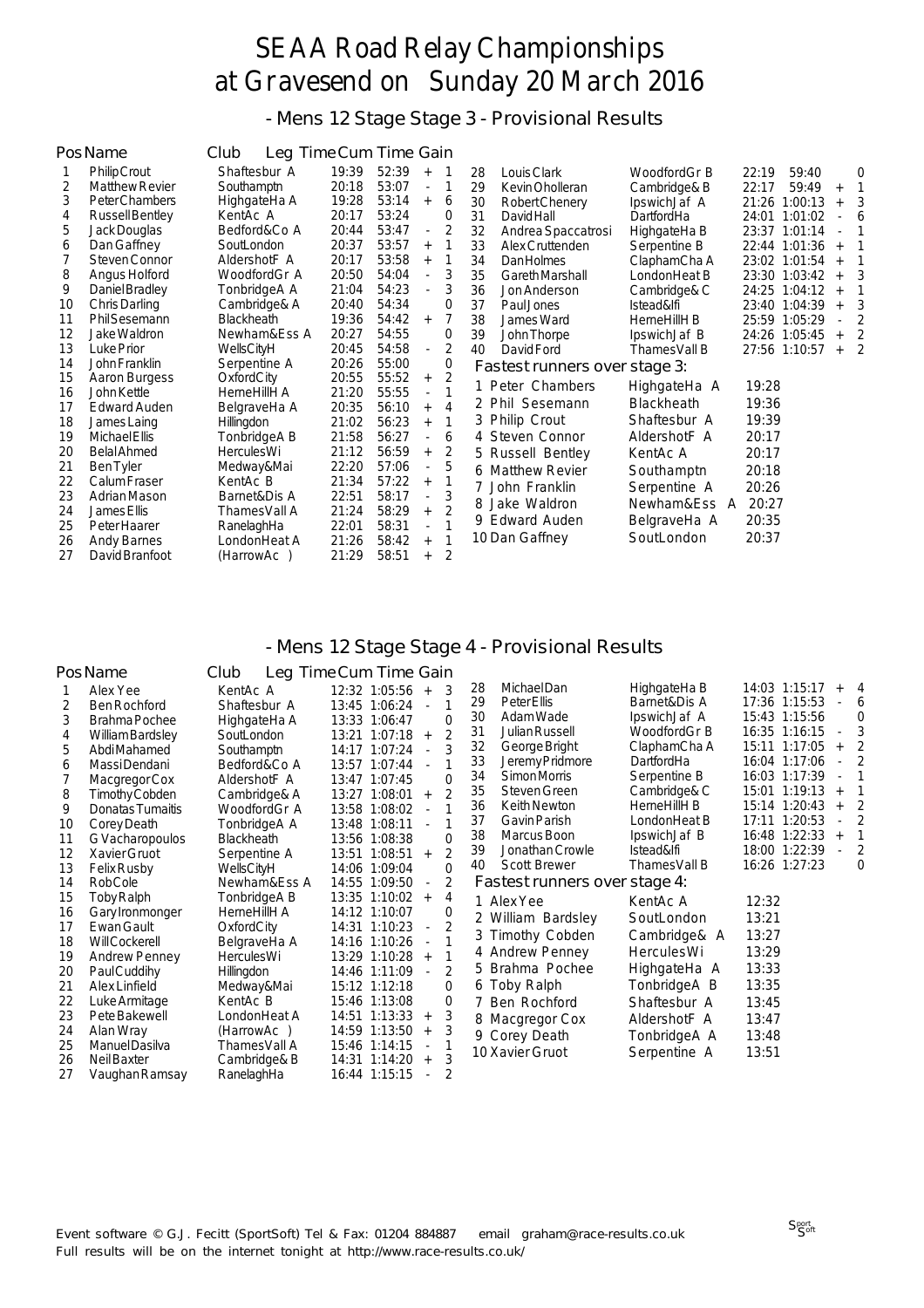- Mens 12 Stage Stage 5 - Provisional Results

|                                  | PosName                                                                                              | Club                                                                                            | Leg Time Cum Time Gain                                                                                                                                                                                 |                                                                                                                                                                                                                                                                                                                                                                         |                      |
|----------------------------------|------------------------------------------------------------------------------------------------------|-------------------------------------------------------------------------------------------------|--------------------------------------------------------------------------------------------------------------------------------------------------------------------------------------------------------|-------------------------------------------------------------------------------------------------------------------------------------------------------------------------------------------------------------------------------------------------------------------------------------------------------------------------------------------------------------------------|----------------------|
| 2<br>3<br>4<br>5                 | Owen Hind<br>Mark Pearce<br>Robert Wilson<br>James Hoad<br>Rob Drake                                 | KentAc A<br>Shaftesbur A<br>HighgateHa A<br>Bedford&Co A<br>SoutLondon                          | 19:14 1:25:10<br>$\Omega$<br>$\Omega$<br>20:09 1:26:33<br>$\Omega$<br>20:18 1:27:05<br>$\mathfrak{D}$<br>20:01 1:27:45<br>$+$<br>20:38 1:27:56<br>$\overline{\phantom{a}}$                             | HighgateHa B<br>Oliver Kean<br>21:25 1:36:42<br>26<br>$+2$<br>22:39 1:36:59<br>27<br>Cambridge& B<br>Istvan Jacso<br>IpswichJaf A<br>22:03 1:37:59<br>28<br><b>Benjamin Turley</b><br>$+$<br>RanelaghHa<br>Nicholas Twomey<br>22:54 1:38:09<br>29<br>Rob Wilbraham<br>WoodfordGr B<br>23:21 1:39:36<br>30<br>$+$<br>31<br>Darren White<br>23:45 1:39:38<br>Barnet&Dis A | $\mathbf{1}$<br>2    |
| 6<br>8<br>9<br>10                | Matthew Arnold<br>Tom Beedell<br>Ross Tennant<br>Max Costley<br>James West<br><b>Will Fuller</b>     | AldershotF A<br>WoodfordGr A<br>Cambridge& A<br>Southamptn<br>TonbridgeA A<br><b>Blackheath</b> | 20:12 1:27:57<br>$+$<br>$\overline{2}$<br>20:06 1:28:08<br>$+$<br>$\Omega$<br>20:09 1:28:10<br>20:59 1:28:23<br>4<br>$\blacksquare$<br>$\mathbf 0$<br>20:28 1:28:39<br>$\Omega$<br>20:09 1:28:47       | 22:48 1:39:53<br>32<br>Richard Bull<br>ClaphamCha A<br>24:29 1:41:35<br>33<br>Nick Varley<br>DartfordHa<br>34<br>Nick Osborn<br>Cambridge& C<br>23:21 1:42:34<br>$+$<br>22:49 1:43:32<br>35<br><b>Fergus Power</b><br>HerneHillH B<br>$+$<br>24:49 1:45:42<br>36<br><b>Gavin Evans</b><br>LondonHeat B                                                                  | $\Omega$<br>$\Omega$ |
| 11<br>12<br>13<br>14             | Dave Morgan<br>Matthew Dickinson<br>Josh Trigwell                                                    | Serpentine A<br>WellsCityH<br>Newham&Ess A                                                      | $\Omega$<br>20:19 1:29:10<br>$\Omega$<br>20:20 1:29:24<br>0<br>19:57 1:29:47                                                                                                                           | Mark Champion<br>24:29 1:47:08<br>37<br>Istead&lfi<br>$+$<br>Carl Ashton<br>25:05 1:47:38<br>38<br>IpswichJaf B<br>Fastest runners over stage 5:                                                                                                                                                                                                                        | 2<br>$\Omega$        |
| 15<br>16<br>17<br>18<br>19<br>20 | Paskar Owor<br>Alex Robinson<br>Jamie Bryant<br>Simon Fisher<br><b>Andrew Grigg</b><br>Simon Connell | BelgraveHa A<br><b>HerculesWi</b><br>TonbridgeA B<br>OxfordCity<br>HerneHillH A<br>Hillingdon   | 19:53 1:30:19<br>3<br>$^{+}$<br>20:49 1:31:17<br>3<br>$+$<br>21:32 1:31:34<br>$\overline{\phantom{a}}$<br>21:37 1:32:00<br>$\overline{\phantom{a}}$<br>22:45 1:32:52<br>3<br>22:37 1:33:46<br>$\Omega$ | 1 Owen Hind<br>19:14<br>KentAc A<br>2 Paskar Owor<br>BelgraveHa A<br>19:53<br>3 Josh Trigwell<br>Newham&Ess A<br>19:57<br>4 James Hoad<br>Bedford&Co A<br>20:01<br>5 Tom Beedell<br>20:06<br>WoodfordGr A                                                                                                                                                               |                      |
| 21<br>22<br>23<br>24<br>25       | TomMuddiman<br>Barry Royden<br>Andrew Mitchell<br>Sean Ledger<br>Chris Hartley                       | KentAc B<br>Medway&Mai<br>ThamesVall A<br>(HarrowAc)<br>LondonHeat A                            | 21:44 1:34:52<br>$+$<br>22:39 1:34:57<br>$\blacksquare$<br>2<br>21:23 1:35:38<br>$+$<br>22:06 1:35:56<br>$\Omega$<br>$\overline{2}$<br>22:26 1:35:59<br>$\overline{\phantom{a}}$                       | 6 Will Fuller<br>20:09<br>Blackheath<br>20:09<br>7 Mark Pearce<br>Shaftesbur A<br>20:09<br>8 Ross Tennant<br>Cambridge& A<br>AldershotF A<br>20:12<br>9 Matthew Arnold<br>20:18<br>10 Robert Wilson<br>HighgateHa A                                                                                                                                                     |                      |

#### - Mens 12 Stage Stage 6 - Provisional Results

|    | PosName               | Club              | Leg Time Cum Time Gain                    |                |                               |              |                      |
|----|-----------------------|-------------------|-------------------------------------------|----------------|-------------------------------|--------------|----------------------|
|    | <b>BenHope</b>        | KentAc A          | 14:05 1:39:15                             | 0              | 27<br>Martin Bright           | HighgateHa B | 16:25 1:53:07        |
| 2  | Richard Williams      | Shaftesbur A      | 13:04 1:39:37                             | 0              | 28<br>Glynn Thomas            | IpswichJaf A | 15:33 1:53:32<br>0   |
| 3  | Ed Hickmancasey       | HighgateHa A      | 13:42 1:40:47                             | $\mathbf 0$    | 29<br><b>Bertie Powell</b>    | WoodfordGr B | $14:18$ 1:53:54 +    |
| 4  | lan Bailey            | AldershotF A      | 13:10 1:41:07<br>$+$                      | 2              | 30<br>Alex Morgan             | RanelaghHa   | 16:11 1:54:20        |
| 5  | <b>TomHolden</b>      | SoutLondon        | 13:17 1:41:13                             | 0              | 31<br>Rob Scott               | Barnet&Dis A | 16:36 1:56:14<br>0   |
| 6  | Stephen Headley       | Bedford&Co A      | 14:03 1:41:48<br>$\sim$                   | 2              | 32<br><b>Connor Burford</b>   | DartfordHa   | 15:21 1:56:56<br>$+$ |
|    | Simon Beedell         | WoodfordGr A      | 13:54 1:42:02                             | 0              | 33<br>Matthew Dickinson       | ClaphamCha A | 17:56 1:57:49        |
| 8  | Tim Corby             | TonbridgeA A      | 13:41 1:42:20<br>$+$                      | $\overline{2}$ | 34<br>Ben Jones               | Cambridge& C | 15:24 1:57:58<br>0   |
| 9  | <b>Matthew Slater</b> | Cambridge& A      | 14:17 1:42:27<br>$\sim$                   |                | 35<br>Dan Hallam              | HerneHillH B | 16:13 1:59:45<br>0   |
| 10 | Simon Barrett         | Serpentine A      | 13:54 1:43:04<br>$+$                      | 2              | 36<br>James Rigby             | LondonHeat B | 16:36 2:02:18<br>0   |
| 11 | Richard Webb          | <b>Blackheath</b> | 14:25 1:43:12                             | 0              | 37<br>Christopher Bing        | IpswichJaf B | $17:44$ 2:05:22 +    |
| 12 | Peter Costley         | Southamptn        | 15:40 1:44:03<br>$\overline{\phantom{a}}$ | 3              | 38<br>Andrew Archer           | Istead&lfi   | 23:34 2:10:42        |
| 13 | Nick Buckle           | BelgraveHa A      | 13:57 1:44:16<br>$+$                      | 2              | Fastest runners over stage 6: |              |                      |
| 14 | Mike Glover           | WellsCityH        | 15:25 1:44:49<br>$\blacksquare$           |                | 1 Richard Williams            | Shaftesbur A | 13:04                |
| 15 | <b>Robert Tuer</b>    | HerculesWi        | 14:30 1:45:47<br>$+$                      |                |                               |              |                      |
| 16 | Dan Blake             | OxfordCity        | 14:15 1:46:15<br>$+$                      | 2              | 2 Ian Bailey                  | AldershotF A | 13:10                |
| 17 | Alex Hookway          | TonbridgeA B      | 15:04 1:46:38                             | $\Omega$       | 3 Tom Holden                  | SoutLondon   | 13:17                |
| 18 | George Choat          | Newham&Ess A      | 16:56 1:46:43<br>$\mathbf{r}$             | 4              | 4 Adam Kirksmith              | LondonHeat A | 13:40                |
| 19 | Nathan Bekele         | HerneHillH A      | 14:31 1:47:23                             | $\Omega$       | 5 Tim Corby                   | TonbridgeA A | 13:41                |
| 20 | Paul Leppard          | Hillingdon        | 15:16 1:49:02                             | 0              | 6 Ed Hickmancasey             | HighgateHa A | 13:42                |
| 21 | Cameron Payas         | Medway&Mai        | 14:13 1:49:10<br>$+$                      |                | 7 Simon Barrett               | Serpentine A | 13:54                |
| 22 | Adam Kirksmith        | LondonHeat A      | 13:40 1:49:39<br>$+$                      | 3              | Simon Beedell<br>8            | WoodfordGr A | 13:54                |
| 23 | Richard Mathie        | KentAc B          | 15:06 1:49:58<br>$\overline{\phantom{a}}$ |                |                               |              |                      |
| 24 | <b>Botond Safar</b>   | ThamesVall A      | 15:02 1:50:40                             |                | 9 Nick Buckle                 | BelgraveHa A | 13:57                |
| 25 | Peter Norris          | (HarrowAc)        | 15:35 1:51:31                             |                | 10 Stephen Headley            | Bedford&Co A | 14:03                |
| 26 | David Barber          | Cambridge& B      | 15:26 1:52:25                             |                |                               |              |                      |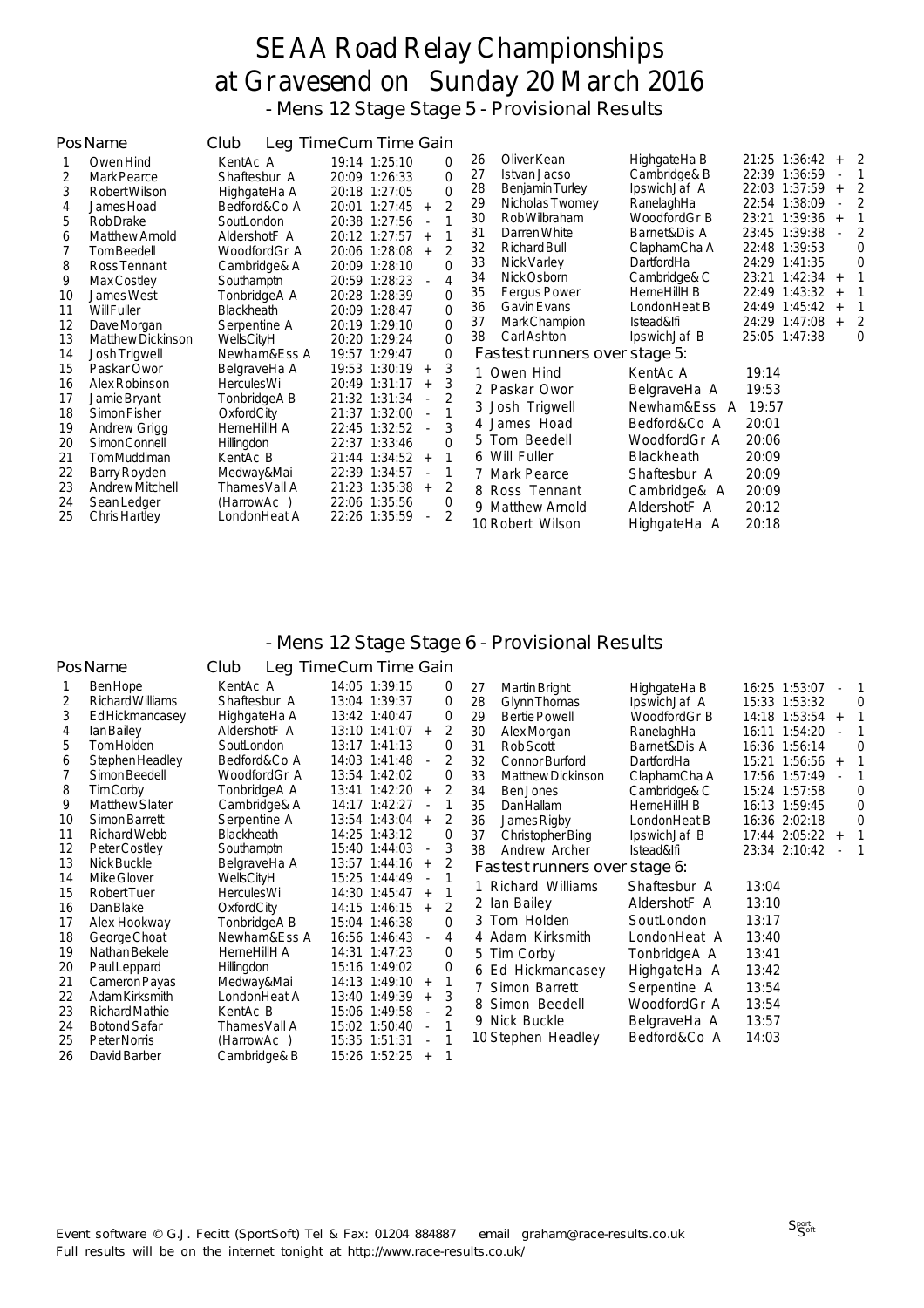- Mens 12 Stage Stage 7 - Provisional Results

|          | PosName              | Club              | Leg Time Cum Time Gain       |                                                            |             |
|----------|----------------------|-------------------|------------------------------|------------------------------------------------------------|-------------|
|          | Richard Goodman      | Shaftesbur A      | $18:59$ 1:58:36 +            | Alex Davidson<br>HighgateHa B<br>23:05 2:16:12<br>29       | 2<br>$\sim$ |
| 2        | <b>Ben Harding</b>   | KentAc A          | 20:00 1:59:15<br>$\mathbf 1$ | 30<br>RanelaghHa<br>22:47 2:17:07<br>Nicholas Impey        | 0           |
| 3        | Andy Maud            | HighgateHa A      | 18:46 1:59:33<br>$\Omega$    | 21:39 2:17:53<br>31<br>Alex Lepretre<br>Barnet&Dis A       | 0           |
| 4        | Joshua Grace         | AldershotF A      | $\mathbf 0$<br>19:15 2:00:22 | 32<br>Mick Keating<br>ClaphamCha A<br>22:30 2:20:19        | $+$         |
| 5        | Joe Croft            | SoutLondon        | $\Omega$<br>20:25 2:01:38    | 33<br>Lee Pretlove<br>Cambridge& C<br>22:31 2:20:29        | $+$         |
| 6        | John Eves            | Bedford&Co A      | 20:08 2:01:56<br>$\Omega$    | 34<br>24:19 2:21:15<br><b>Matthew Erwood</b><br>DartfordHa |             |
|          | <b>TomCox</b>        | TonbridgeA A      | 20:22 2:02:42 +              | 35<br>24:26 2:24:11<br>Eric Dol<br>HerneHillH B            | 0           |
| 8        | Daniel Steel         | WoodfordGr A      | 20:48 2:02:50<br>1           | 24:08 2:26:26<br>36<br><b>J</b> Litchfield<br>LondonHeat B | 0           |
| 9        | Jack Bowden          | Cambridge& A      | 21:19 2:03:46<br>$\Omega$    | 37<br>27:12 2:32:34<br>Brian Rogers<br>IpswichJaf B        | 0           |
| 10       | Martin Oconnell      | Serpentine A      | 0<br>20:58 2:04:02           | 38<br>24:49 2:35:31<br>Mark Pywell<br>Istead&lfi           | 0           |
| 11       | Mahamed Mahamed      | Southamptn        | 20:31 2:04:34 +              | Fastest runners over stage 7:                              |             |
| 12       | Peter Tucker         | <b>Blackheath</b> | 21:25 2:04:37                | 1 Andy Maud<br>18:46<br>HighgateHa A                       |             |
| 13       | Kris Gauson          | BelgraveHa A      | 20:31 2:04:47<br>0           | Richard Goodman<br>Shaftesbur A<br>18:59<br>2              |             |
| 14       | Jack Bancroft        | WellsCityH        | $\mathbf 0$<br>20:10 2:04:59 | Joshua Grace<br>AldershotF A<br>19:15<br>3                 |             |
| 15       | Dominic Kiralfi      | <b>HerculesWi</b> | $\Omega$<br>21:01 2:06:48    | 20:00<br>Ben Harding<br>KentAc A<br>4                      |             |
| 16       | Maxwell Robinson     | OxfordCity        | 21:21 2:07:36<br>0           | John Eves<br>20:08<br>Bedford&Co A                         |             |
| 17       | Niall Sheehan        | Newham&Ess A      | 21:12 2:07:55 +              | 5.                                                         |             |
| 18       | Jack Keywood         | TonbridgeA B      | 21:56 2:08:34                | 20:10<br>6 Jack Bancroft<br>WellsCityH                     |             |
| 19       | Jeff Cunningham      | HerneHillH A      | 21:53 2:09:16<br>0           | 7 Tom Cox<br>20:22<br>TonbridgeA A                         |             |
| 20       | Robert Thompson      | Hillingdon        | 20:51 2:09:53<br>0           | SoutLondon<br>20:25<br>8 Joe Croft                         |             |
| 21       | Jack Tyler           | Medway&Mai        | 22:23 2:11:33<br>0           | Mahamed Mahamed<br>Southamptn<br>20:31<br>9                |             |
| 22       | Chris Thomas         | ThamesVall A      | 2<br>21:03 2:11:43<br>$+$    | 10 Kris Gauson<br>20:31<br>BelgraveHa A                    |             |
| 23       | Kimon Doulis         | LondonHeat A      | 22:37 2:12:16<br>$\sim$      |                                                            |             |
| 24       | lan Ellwood          | KentAc B          | 22:23 2:12:21                |                                                            |             |
| 25       | Matt Judson          | (HarrowAc)        | 22:28 2:13:59<br>$\mathbf 0$ |                                                            |             |
| 26       | <b>Axel Finke</b>    | Cambridge& B      | 22:22 2:14:47<br>$\Omega$    |                                                            |             |
| 27<br>28 | <b>Gavin Davies</b>  | IpswichJaf A      | 21:59 2:15:31                |                                                            |             |
|          | <b>Ben Whitworth</b> | WoodfordGr B      | 21:49 2:15:43<br>$\ddot{}$   |                                                            |             |

### - Mens 12 Stage Stage 8 - Provisional Results

#### PosName Club Leg Time Cum Time Gain

|    | Will Rylehodges          | Shaftesbur A      | 13:05 2:11:41 |                          | $\Omega$<br>1  | 26 | <b>SeanMckenna</b>            | Cambridge& B | 14:42 2:29:29 |     | 0 |
|----|--------------------------|-------------------|---------------|--------------------------|----------------|----|-------------------------------|--------------|---------------|-----|---|
| 2  | Peter Hawkings           | HighgateHa A      | 13:30 2:13:03 | $+$                      |                | 27 | Dale Robinson                 | IpswichJaf A | 15:30 2:31:01 |     | 0 |
| 3  | Peter Lighting           | KentAc A          | 13:59 2:13:14 |                          | 1              | 28 | Tony Pamphilon                | WoodfordGr B | 15:21 2:31:04 |     | 0 |
| 4  | <b>William Davies</b>    | AldershotF A      | 14:00 2:14:22 |                          | $\Omega$       | 29 | John Oshea                    | HighgateHa B | 17:35 2:33:47 |     |   |
| 5  | Matt Bray                | Bedford&Co A      | 13:49 2:15:45 | $+$                      |                | 30 | Richard Holme                 | RanelaghHa   | 16:52 2:33:59 |     |   |
| 6  | Christian Lennard        | SoutLondon        | 14:10 2:15:48 | $\sim$                   | 1              | 31 | <b>TRischbieth</b>            | ClaphamCha A | 14:22 2:34:41 | $+$ |   |
|    | Harry Paton              | TonbridgeA A      | 13:35 2:16:17 |                          | 0              | 32 | Jerry Bryan                   | Barnet&Dis A | 17:23 2:35:16 |     |   |
| 8  | Tony Russell             | WoodfordGr A      | 14:06 2:16:56 |                          | 0              | 33 | Rodrigo Santos                | Cambridge& C | 16:17 2:36:46 |     | 0 |
| 9  | Nick Beer                | Cambridge& A      | 13:48 2:17:34 |                          | 0              | 34 | Des Adkinson                  | DartfordHa   | 16:39 2:37:54 |     | 0 |
| 10 | Simon Craddock           | Serpentine A      | 14:13 2:18:15 |                          | $\mathbf 0$    | 35 | Damien Wilson                 | HerneHillH B | 17:39 2:41:50 |     | 0 |
| 11 | Gus Upton                | BelgraveHa A      | 13:36 2:18:23 | $+$                      | 2              | 36 | Samuel Thompson               | LondonHeat B | 16:36 2:43:02 |     | 0 |
| 12 | Michael Tanner           | Southamptn        | 15:11 2:19:45 | $\blacksquare$           |                | 37 | John Adams                    | IpswichJaf B | 18:38 2:51:12 |     | 0 |
| 13 | David Beadle             | <b>Blackheath</b> | 16:19 2:20:56 | $\blacksquare$           |                | 38 | Darren Harger                 | Istead&lfi   | 16:34 2:52:05 |     | 0 |
| 14 | Andrew Mapstone          | WellsCityH        | 15:58 2:20:57 |                          | 0              |    | Fastest runners over stage 8: |              |               |     |   |
| 15 | <b>Neil Fraser</b>       | <b>HerculesWi</b> | 14:31 2:21:19 |                          | $\Omega$       |    |                               | Shaftesbur A | 13:05         |     |   |
| 16 | <b>RyanMereidth</b>      | OxfordCity        | 14:37 2:22:13 |                          | $\Omega$       |    | 1 Will Rylehodges             |              |               |     |   |
| 17 | Alan Barnes              | HerneHillH A      | 13:54 2:23:10 | $+$                      | $\mathfrak{D}$ |    | 2 Peter Hawkings              | HighgateHa A | 13:30         |     |   |
| 18 | <b>Francois Turpault</b> | Newham&Ess A      | 16:01 2:23:56 |                          |                |    | 3 Harry Paton                 | TonbridgeA A | 13:35         |     |   |
| 19 | Sam Avis                 | TonbridgeA B      | 15:44 2:24:18 | $\sim$                   | 1              |    | 4 Gus Upton                   | BelgraveHa A | 13:36         |     |   |
| 20 | Daniel Thompson          | <b>Hillingdon</b> | 15:20 2:25:13 |                          | $\Omega$       |    | 5 Nick Beer                   | Cambridge& A | 13:48         |     |   |
| 21 | James Griffin            | Medway&Mai        | 14:43 2:26:16 |                          | $\Omega$       |    | 6 Matt Bray                   | Bedford&Co A | 13:49         |     |   |
| 22 | Robert Laing             | KentAc B          | 14:27 2:26:48 | $+$                      | 2              |    | 7 Alan Barnes                 | HerneHillH A | 13:54         |     |   |
| 23 | Stephen Norris           | ThamesVall A      | 15:24 2:27:07 | $\overline{\phantom{a}}$ |                |    | 8 Peter Lighting              | KentAc A     | 13:59         |     |   |
| 24 | Jacob Phillips           | LondonHeat A      | 15:17 2:27:33 |                          |                |    | 9 William Davies              | AldershotF A | 14:00         |     |   |
| 25 | Glen Wrightcolopy        | (HarrowAc)        | 14:38 2:28:37 |                          | $\Omega$       |    | 10 Tony Russell               | WoodfordGr A | 14:06         |     |   |
|    |                          |                   |               |                          |                |    |                               |              |               |     |   |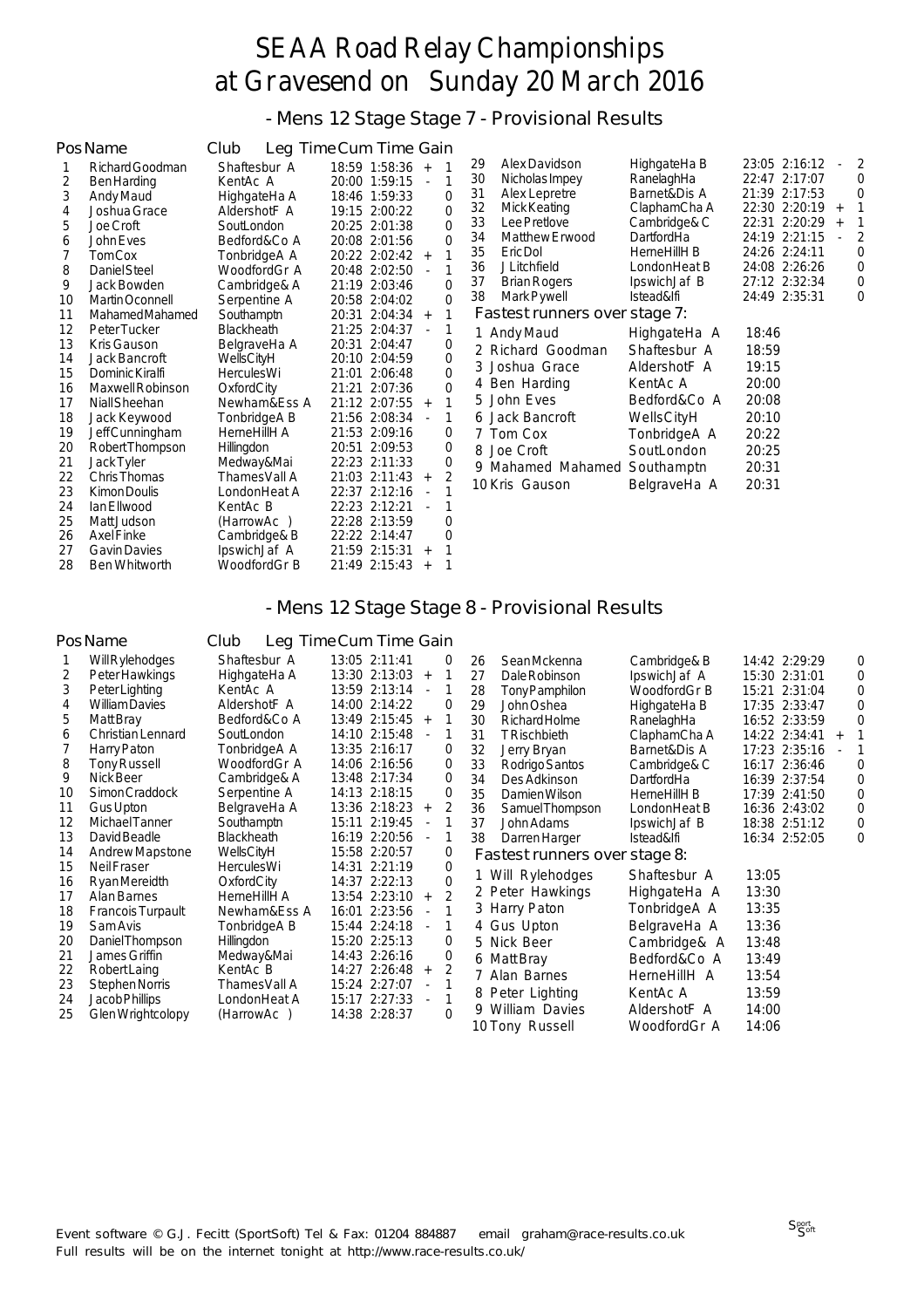- Mens 12 Stage Stage 9 - Provisional Results

|    | <b>PosName</b>           | Club              | Leg Time Cum Time Gain                    |             |                               |              |                                        |
|----|--------------------------|-------------------|-------------------------------------------|-------------|-------------------------------|--------------|----------------------------------------|
|    | Richard Horton           | Shaftesbur A      | 18:50 2:30:31                             | 0           | 25<br>Harry Topham            | Cambridge& B | 22:05 2:51:34<br>$\overline{1}$<br>$+$ |
| 2  | <b>Chris Rainsford</b>   | HighgateHa A      | 19:33 2:32:36                             | $\mathbf 0$ | 26<br><b>Richard Francis</b>  | (HarrowAc)   | 25:01 2:53:38                          |
| 3  | Neil Phillips            | KentAc A          | 20:28 2:33:42                             | $\Omega$    | 27<br>Steve Fraserlim         | IpswichJaf A | 22:52 2:53:53<br>$\Omega$              |
| 4  | Jack Rowe                | AldershotF A      | 19:51 2:34:13                             | 0           | 28<br>Jamie Bannister         | ClaphamCha A | 3<br>22:26 2:57:07<br>$+$              |
| 5  | Andy Hamilton            | SoutLondon        | 20:26 2:36:14<br>$+$                      | 1           | Dave Gilbert<br>29            | HighgateHa B | 24:17 2:58:04<br>$\Omega$              |
| 6  | Matt Janes               | Bedford&Co A      | 20:30 2:36:15<br>$\sim$                   | 1           | 30<br>Tim Edwards             | Barnet&Dis A | $\mathfrak{D}$<br>23:05 2:58:21<br>$+$ |
|    | George Duggan            | TonbridgeA A      | 20:08 2:36:25                             | 0           | 31<br>Ian Richardson          | Cambridge& C | $\overline{2}$<br>24:12 3:00:58<br>$+$ |
| 8  | Stephan Wenk             | WoodfordGr A      | 20:21 2:37:17                             | 0           | 32<br>Reuben Burford          | DartfordHa   | $\overline{2}$<br>23:13 3:01:07<br>$+$ |
| 9  | <b>Phil Wicks</b>        | BelgraveHa A      | 19:05 2:37:28<br>$+$                      | 2           | 33<br>Craig Barney            | HerneHillH B | $\overline{2}$<br>24:39 3:06:29<br>$+$ |
| 10 | Hugh Torry               | Serpentine A      | 20:51 2:39:06                             | $\Omega$    | 34<br>John Mcknight           | LondonHeat B | $\overline{2}$<br>26:56 3:09:58<br>$+$ |
| 11 | Alastair Hodges          | Cambridge& A      | 21:44 2:39:18<br>$\overline{\phantom{a}}$ | 2           | 35<br>Joe Peat                | IpswichJaf B | 24:43 3:15:55<br>2<br>$+$              |
| 12 | James Smith              | Southamptn        | 21:20 2:41:05                             | $\Omega$    | 36<br>Mark Simmonds           | Istead&lfi   | 25:27 3:17:32<br>$\overline{2}$<br>$+$ |
| 13 | Sam Somerville           | WellsCityH        | 21:06 2:42:03<br>$+$                      |             | Fastest runners over stage 9: |              |                                        |
| 14 | Daniel Kennedy           | <b>Blackheath</b> | 21:31 2:42:27                             |             | 1 Richard Horton              | Shaftesbur A | 18:50                                  |
| 15 | <b>Frederick Slemeck</b> | <b>HerculesWi</b> | 21:17 2:42:36                             | $\Omega$    | 2 Phil Wicks                  | BelgraveHa A | 19:05                                  |
| 16 | Tegid Jones              | OxfordCity        | 22:00 2:44:13                             | $\Omega$    |                               |              |                                        |
| 17 | Robin Jones              | HerneHillH A      | 21:46 2:44:56                             | $\Omega$    | 3 Chris Rainsford             | HighgateHa A | 19:33                                  |
| 18 | Davis Filippell          | Newham&Ess A      | 21:51 2:45:47                             | $\mathbf 0$ | 4 Jack Rowe                   | AldershotF A | 19:51                                  |
| 19 | Greg Cole                | TonbridgeA B      | 21:41 2:45:59                             | 0           | 5 George Duggan               | TonbridgeA A | 20:08                                  |
| 20 | EdDyer                   | Hillingdon        | 22:15 2:47:28                             | $\mathbf 0$ | 6 Stephan Wenk                | WoodfordGr A | 20:21                                  |
| 21 | Tewelde Menges           | Medway&Mai        | 21:32 2:47:48                             | $\Omega$    | 7 Andy Hamilton               | SoutLondon   | 20:26                                  |
| 22 | <b>Tim Alexander</b>     | KentAc B          | 22:04 2:48:52                             | $\Omega$    | 8 Neil Phillips               | KentAc A     | 20:28                                  |
| 23 | Ryan Mccrickerd          | LondonHeat A      | 22:04 2:49:37<br>$+$                      |             | 9 Matt Janes                  | Bedford&Co A | 20:30                                  |
| 24 | Fahad Abdi               | ThamesVall A      | 23:04 2:50:11                             |             | 10 Huah Torrv                 | Serpentine A | 20:51                                  |

#### - Mens 12 Stage Stage 10 - Provisional Results

|    | <b>PosName</b>           | Club              | Leg Time Cum Time Gain                    |             |                                |                   |                      |                |
|----|--------------------------|-------------------|-------------------------------------------|-------------|--------------------------------|-------------------|----------------------|----------------|
|    | Ronan Breen              | Shaftesbur A      | 14:12 2:44:43                             | $\Omega$    | Noor Mohamoud<br>26            | (HarrowAc)        | 14:57 3:08:35        | 0              |
| 2  | Dominic Smith            | HighgateHa A      | 13:27 2:46:03                             | $\Omega$    | 27<br>Marc Briggs              | IpswichJaf A      | 15:57 3:09:50        | $\Omega$       |
| 3  | Ellis Cross              | AldershotF A      | 12:54 2:47:07<br>$+$                      |             | 28<br>James Neave              | ClaphamCha A      | 14:53 3:12:00        | $\Omega$       |
| 4  | <b>Phil Sanders</b>      | KentAc A          | 13:57 2:47:39<br>$\sim$                   |             | AMachinpaley<br>29             | HighgateHa B      | 14:27 3:12:31        | $\Omega$       |
| 5  | <b>Stuart Brown</b>      | TonbridgeA A      | 13:34 2:49:59<br>$+$                      | 2           | 30<br><b>PaulCarter</b>        | Barnet&Dis A      | 16:37 3:14:58        | $\Omega$       |
| 6  | Andrew Headley           | Bedford&Co A      | 14:00 2:50:15                             | $\Omega$    | 31<br>Adam Tapley              | Cambridge& C      | 15:25 3:16:23        | $\overline{0}$ |
|    | <b>Syuart Major</b>      | SoutLondon        | 14:14 2:50:28<br>$\sim$                   | 2           | 32<br>Janusz Latala            | <b>DartfordHa</b> | 15:26 3:16:33        | 0              |
| 8  | Harold Wyber             | WoodfordGr A      | 13:53 2:51:10                             | $\Omega$    | 33<br><b>Valdis Pauzers</b>    | HerneHillH B      | 18:54 3:25:23        | 0              |
| 9  | Royston Maddams          | BelgraveHa A      | 14:04 2:51:32                             | $\Omega$    | Manuel Caeiro<br>34            | LondonHeat B      | 17:59 3:27:57        | $\Omega$       |
| 10 | <b>Escalantephillips</b> | Cambridge& A      | 13:33 2:52:51<br>$+$                      |             | David Sancto<br>35             | Istead&lfi        | 16:40 3:34:12<br>$+$ |                |
| 11 | Martin Hodgkiss          | Serpentine A      | 14:38 2:53:44                             | 1           | 36<br>Rob Swain                | IpswichJaf B      | 19:30 3:35:25        | 1              |
| 12 | <b>Ashley Forbes</b>     | Southamptn        | 14:30 2:55:35                             | 0           | Fastest runners over stage 10: |                   |                      |                |
| 13 | <b>A Calvertansari</b>   | <b>HerculesWi</b> | 15:01 2:57:37<br>$+$                      | 2           | 1 Ellis Cross                  | AldershotF A      | 12:54                |                |
| 14 | Simon Prior              | WellsCityH        | 16:14 2:58:17<br>$\overline{\phantom{a}}$ |             | 2 Dominic Smith                | HighgateHa A      | 13:27                |                |
| 15 | Dan Anderson             | OxfordCity        | 15:17 2:59:30<br>$+$                      |             |                                |                   | 13:33                |                |
| 16 | Jack Brotchie            | HerneHillH A      | 14:43 2:59:39<br>$+$                      |             | 3 Escalantephillips            | Cambridge& A      |                      |                |
| 17 | Nic Corry                | <b>Blackheath</b> | 17:34 3:00:01                             | 3           | 4 Stuart Brown                 | TonbridgeA A      | 13:34                |                |
| 18 | <b>Bruce Raeside</b>     | Newham&Ess A      | 14:34 3:00:21                             | $\Omega$    | 5 Harold Wyber                 | WoodfordGr A      | 13:53                |                |
| 19 | Jordan Saul              | TonbridgeA B      | 15:43 3:01:42                             | $\Omega$    | 6 Phil Sanders                 | KentAc A          | 13:57                |                |
| 20 | Dominic Speight          | <b>Hillingdon</b> | 15:29 3:02:57                             | $\mathbf 0$ | 7 Andrew Headley               | Bedford&Co A      | 14:00                |                |
| 21 | Allen Jones              | Medway&Mai        | 15:40 3:03:28                             | 0           | 8 Royston Maddams              | BelgraveHa A      | 14:04                |                |
| 22 | Adam Garcia              | KentAc B          | 15:11 3:04:03                             | 0           | 9 Ronan Breen                  | Shaftesbur A      | 14:12                |                |
| 23 | Pete Northall            | LondonHeat A      | 15:28 3:05:05                             | 0           | 10 Syuart Major                | SoutLondon        | 14:14                |                |
| 24 | Christian Nielsen        | ThamesVall A      | 15:20 3:05:31                             | $\Omega$    |                                |                   |                      |                |
| 25 | Curtis Wood              | Cambridge& B      | 15:01 3:06:35                             | $\Omega$    |                                |                   |                      |                |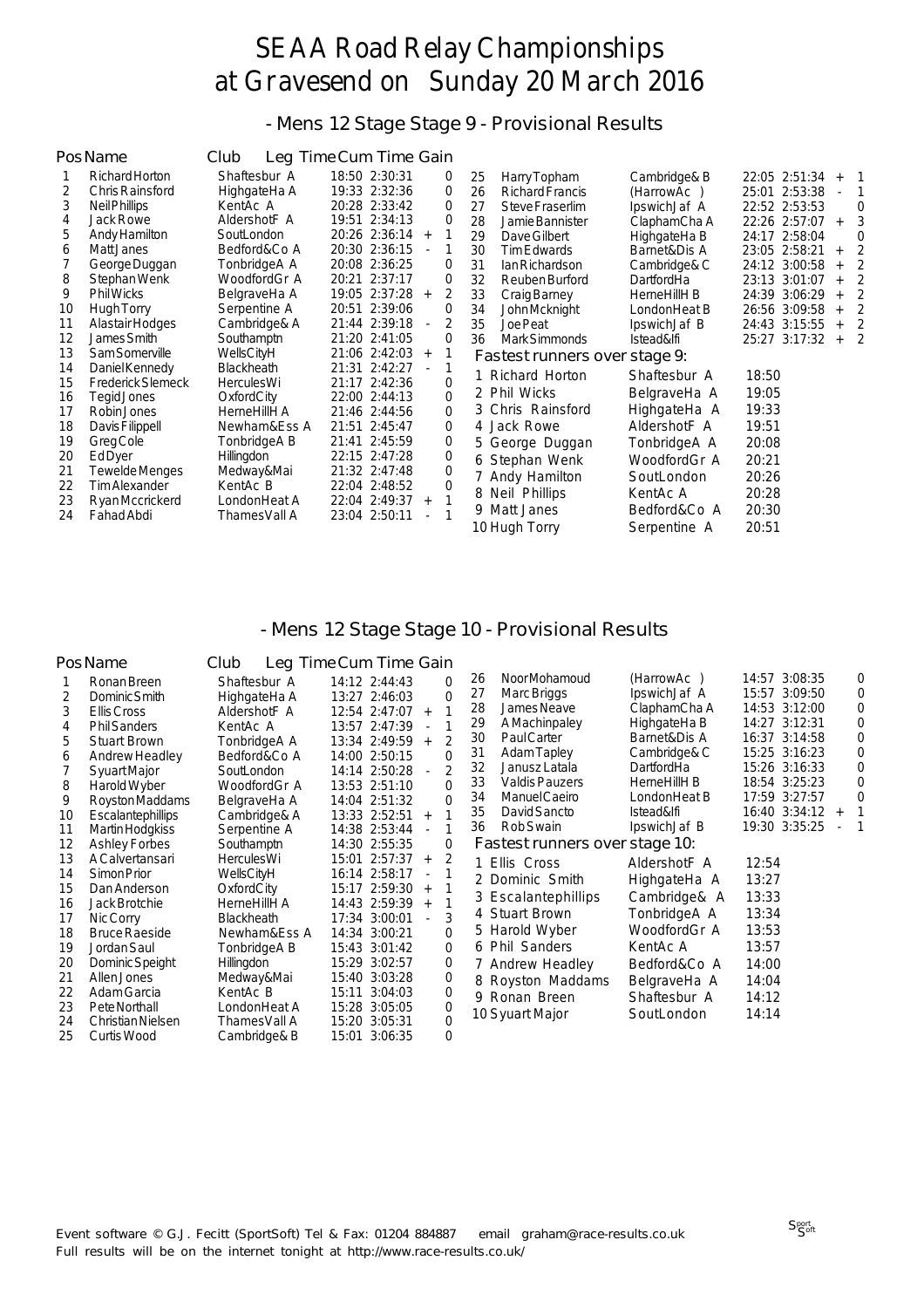- Mens 12 Stage Stage 11 - Provisional Results

|                                                                                  | PosName                                                                                                                                                                                                                                                            | Club                                                                                                                                                                                                                     | Leg Time Cum Time Gain                                                                                                                                                                                                                                                     |                                                                                                                          |                                                                                                                                                                                                                                                                        |                                                                                                                                                                        |                                                                                                                                                                                                                                                                          |
|----------------------------------------------------------------------------------|--------------------------------------------------------------------------------------------------------------------------------------------------------------------------------------------------------------------------------------------------------------------|--------------------------------------------------------------------------------------------------------------------------------------------------------------------------------------------------------------------------|----------------------------------------------------------------------------------------------------------------------------------------------------------------------------------------------------------------------------------------------------------------------------|--------------------------------------------------------------------------------------------------------------------------|------------------------------------------------------------------------------------------------------------------------------------------------------------------------------------------------------------------------------------------------------------------------|------------------------------------------------------------------------------------------------------------------------------------------------------------------------|--------------------------------------------------------------------------------------------------------------------------------------------------------------------------------------------------------------------------------------------------------------------------|
| 2<br>3<br>4<br>5<br>6<br>8<br>9<br>10<br>11                                      | Dan Watts<br>Ben Noad<br>Elliot Robinson<br>James Connor<br><b>BenCole</b><br>Nick Goolab<br>Josh Lunn<br>Ryan Evans<br>Matt Gunby<br>Patrick Ohare<br>Hussein Ahmed                                                                                               | Shaftesbur A<br>HighgateHa A<br>AldershotF A<br>KentAc A<br>TonbridgeA A<br>BelgraveHa A<br>Bedford&Co A<br>SoutLondon<br>WoodfordGr A<br>Cambridge& A<br>Serpentine A                                                   | 20:22 3:05:05<br>20:52 3:06:55<br>20:00 3:07:07<br>20:17 3:07:56<br>19:45 3:09:44<br>18:55 3:10:27<br>$+$<br>20:44 3:10:59<br>20:44 3:11:12<br>$\overline{\phantom{a}}$<br>20:08 3:11:18<br>20:50 3:13:41<br>20:45 3:14:29                                                 | 0<br>$\overline{0}$<br>$\mathbf 0$<br>$\Omega$<br>$\Omega$<br>3<br>$\Omega$<br>$\mathbf 0$                               | Jonathan Hill<br>26<br>27<br><b>Bryn Reynolds</b><br>28<br>lanOld<br>Jonathan Deane<br>29<br>30<br><b>Ed Price</b><br>31<br>Craig Sharp<br>32<br>David Harrison<br>33<br>Deron Fagan<br>34<br><b>Tony Killilea</b><br>35<br>*Not Declared*<br><b>Matt Baxter</b><br>36 | (HarrowAc)<br>ClaphamCha A<br>IpswichJaf A<br>HighgateHa B<br>Barnet&Dis A<br>DartfordHa<br>Cambridge& C<br>HerneHillH B<br>LondonHeat B<br>IpswichJaf B<br>Istead&lfi | 22:19 3:30:54<br>$\Omega$<br>21:27 3:33:27<br>$+$<br>23:45 3:33:35<br>22:45 3:35:16<br>$\Omega$<br>21:32 3:36:30<br>$\Omega$<br>22:29 3:39:02<br>$+$<br>24:05 3:40:28<br>22:41 3:48:04<br>$\Omega$<br>24:28 3:52:25<br>$\Omega$<br>25:38 4:01:03<br>$+$<br>27:25 4:01:37 |
| 12<br>13<br>14<br>15<br>16<br>17<br>18<br>19<br>20<br>21<br>22<br>23<br>24<br>25 | Richard Waldron<br>Richard Mcdowell<br>David Mulvee<br>Christian Green<br>Julian Richardson<br>Wayne Bell<br>Steve Pairman<br>Simon Fraser<br>Martin Bateman<br><b>TomCollins</b><br><b>Tim Lawrence</b><br>Olivier Lepolain<br>Toby Clyde<br><b>Michael Moore</b> | Southamptn<br>HerculesWi<br>HerneHillH A<br>WellsCityH<br>OxfordCity<br>Newham&Ess A<br><b>Blackheath</b><br>TonbridgeA B<br><b>Hillingdon</b><br>Medway&Mai<br>KentAc B<br>LondonHeat A<br>ThamesVall A<br>Cambridge& B | 20:45 3:16:20<br>21:46 3:19:23<br>20:13 3:19:52<br>$+$<br>22:23 3:20:40<br>$\blacksquare$<br>21:13 3:20:43<br>21:39 3:22:00<br>$+$<br>22:44 3:22:45<br>22:36 3:24:18<br>21:28 3:24:25<br>22:03 3:25:31<br>21:44 3:25:47<br>20:59 3:26:04<br>21:03 3:26:34<br>22:10 3:28:45 | $\mathbf 0$<br>0<br>$\overline{2}$<br>1<br>0<br>0<br>$\overline{0}$<br>$\overline{0}$<br>0<br>$\overline{0}$<br>$\Omega$ | Fastest runners over stage 11:<br>1 Nick Goolab<br>2 Ben Cole<br>3 Elliot Robinson<br>4 Matt Gunby<br>5 David Mulvee<br>6 James Connor<br>7 Dan Watts<br>8 Ryan Evans<br>9 Josh Lunn<br>10 Richard Waldron<br>11 Hussein Ahmed                                         | BelgraveHa A<br>TonbridgeA A<br>AldershotF A<br>WoodfordGr A<br>HerneHillH A<br>KentAc A<br>Shaftesbur A<br>SoutLondon<br>Bedford&Co A<br>Southamptn<br>Serpentine A   | 18:55<br>19:45<br>20:00<br>20:08<br>20:13<br>20:17<br>20:22<br>20:44<br>20:44<br>20:45<br>20:45                                                                                                                                                                          |

#### - Mens 12 Stage Stage 12 - Provisional Results

#### PosName Club Leg Time Cum Time Gain

| 1  | Robert Lightowler       | Shaftesbur A      |       | 14:25 3:19:30 |                | 0              |  |
|----|-------------------------|-------------------|-------|---------------|----------------|----------------|--|
| 2  | <b>Gus Cockle</b>       | AldershotF A      | 12:37 | 3:19:44       | $+$            | 1              |  |
| 3  | Peter Downie            | HighgateHa A      | 14:10 | 3:21:05       |                | 1              |  |
| 4  | <b>MarkHall</b>         | KentAc A          |       | 13:36 3:21:32 |                | 0              |  |
| 5  | Chris Olley             | TonbridgeA A      | 12:57 | 3:22:41       |                | 0              |  |
| 6  | Nick Smallwood          | BelgraveHa A      | 14:18 | 3:24:45       |                | 0              |  |
| 7  | Daniel Bruynooghe       | WoodfordGr A      | 13:38 | 3:24:56       | $+$            | 2              |  |
| 8  | <b>Billy Casserley</b>  | SoutLondon        | 14:01 | 3:25:13       |                | $\Omega$       |  |
| 9  | <b>Neil Miller</b>      | Bedford&Co A      | 14:21 | 3:25:20       | $\overline{a}$ | $\overline{2}$ |  |
| 10 | Alex Eggeman            | Cambridge& A      |       | 14:08 3:27:49 |                | $\Omega$       |  |
| 11 | <b>MHarrisontosatto</b> | Serpentine A      | 14:13 | 3:28:42       |                | 0              |  |
| 12 | <b>Richard Finch</b>    | Southamptn        | 15:09 | 3:31:29       |                | 0              |  |
| 13 | John Tayleur            | HerneHillH A      | 14:04 | 3:33:56       | $+$            | 1              |  |
| 14 | Finn Johnson            | <b>HerculesWi</b> | 14:50 | 3:34:13       | $\overline{a}$ | 1              |  |
| 15 | <b>Kevin Skinner</b>    | Newham&Ess A      | 14:18 | 3:36:18       | $\ddot{}$      | $\overline{2}$ |  |
| 16 | <b>Andrew Deamer</b>    | WellsCityH        | 16:02 | 3:36:42       | $\overline{a}$ | $\mathbf{1}$   |  |
| 17 | John Exley              | OxfordCity        | 17:38 | 3:38:21       | $\overline{a}$ | 1              |  |
| 18 | Joel Pope               | Hillingdon        | 15:03 | 3:39:28       | $+$            | $\overline{2}$ |  |
| 19 | <b>Bryan Donnelly</b>   | <b>Blackheath</b> | 16:46 | 3:39:31       | $\overline{a}$ | 1              |  |
| 20 | Mark Wilkins            | Medway&Mai        | 15:01 | 3:40:32       | $\ddot{}$      | 1              |  |
| 21 | George Kelly            | TonbridgeA B      | 16:17 | 3:40:35       | $\overline{a}$ | $\overline{2}$ |  |
| 22 | Ben Wolfe               | LondonHeat A      | 14:47 | 3:40:51       | $\ddot{}$      | $\mathbf{1}$   |  |
| 23 | Kieron Sexton           | ThamesVall A      | 14:18 | 3:40:52       | $+$            | 1              |  |
| 24 | Len Reilly              | KentAc B          | 15:10 | 3:40:57       | $\overline{a}$ | 2              |  |
| 25 | <b>Jan Rus</b>          | Cambridge& B      | 14:22 | 3:43:07       |                | $\overline{0}$ |  |
| 26 | Kevin Concannon         | (HarrowAc)        | 15:07 | 3:46:01       |                | 0              |  |
|    |                         |                   |       |               |                |                |  |

| 27 | Garry Cullum                   | IpswichJaf A       | 15:50 3:49:25    | $\ddot{}$ | 1              |
|----|--------------------------------|--------------------|------------------|-----------|----------------|
| 28 | Tom Christopher                | HighgateHa B       | 14:39<br>3:49:55 | $\ddot{}$ | 1              |
| 29 | Mike Hindle                    | ClaphamCha A       | 17:52 3:51:19    |           | $\overline{2}$ |
| 30 | Nick Barber                    | Barnet&Dis A       | 15:56 3:52:26    |           | 0              |
| 31 | Chris Biddle                   | DartfordHa         | 3:54:06<br>15:04 |           | 0              |
| 32 | Oliver Young                   | Cambridge& C       | 15:52 3:56:20    |           | 0              |
| 33 | <b>Jon Key</b>                 | HerneHillH B       | 4:03:28<br>15:24 |           | 0              |
| 34 | Steve Armstrong                | LondonHeat B       | 4:09:45<br>17:20 |           | 0              |
| 35 | Jason Beaney                   | Istead&lfi         | 17:12 4:18:49    | $+$       | 1              |
|    | Fastest runners over stage 12: |                    |                  |           |                |
|    | 1 Gus Cockle                   | AldershotF A       | 12:37            |           |                |
|    | 2 Chris Olley                  | TonbridgeA A       | 12:57            |           |                |
|    | 3 Mark Hall                    | KentAc A           | 13:36            |           |                |
| 4  | Daniel Bruynooghe              | WoodfordGr A       | 13:38            |           |                |
| 5  | <b>Billy Casserley</b>         | SoutLondon         | 14:01            |           |                |
|    | 6 John Tayleur                 | HerneHillH A       | 14:04            |           |                |
| 7  | Alex Eggeman                   | Cambridge& A       | 14:08            |           |                |
| 8  | Peter Downie                   | HighgateHa A       | 14:10            |           |                |
| 9  | M Harrisontosatto              | Serpentine A       | 14:13            |           |                |
|    | 10 Kieron Sexton               | ThamesVall A       | 14:18            |           |                |
|    | 11 Kevin Skinner               | Newham&Ess A 14:18 |                  |           |                |
|    | 12 Nick Smallwood              | BelgraveHa A       | 14:18            |           |                |
|    |                                |                    |                  |           |                |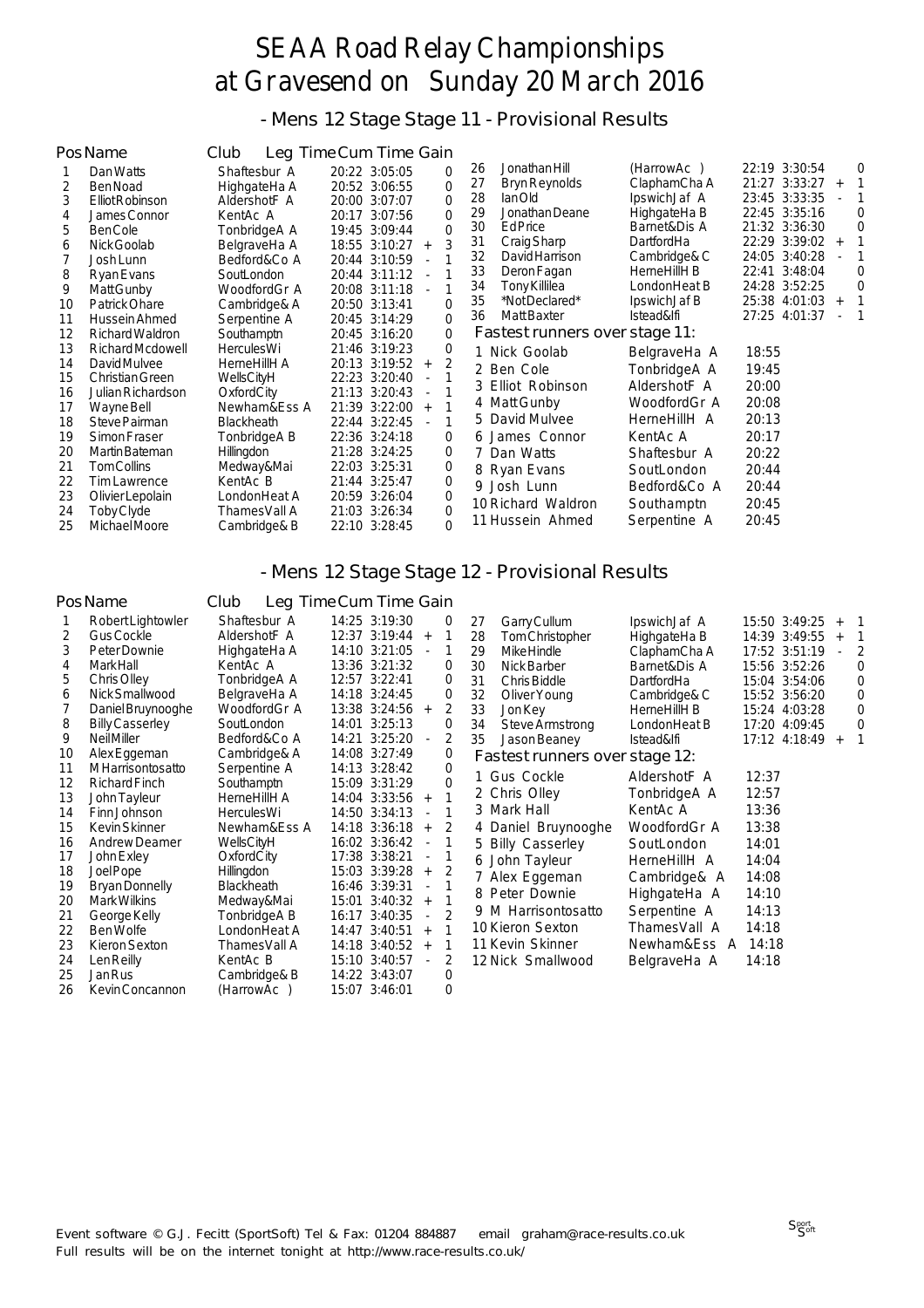Mens 12 Stage — Team Results — Provisional

(nn) is team position after the appropriate stage.

| 'A' 3:19:30<br><b>Shaftesbury Barnet Harriers</b><br>1 |            |                |                   |                                             | Bedford & County Ac<br>'A' 3:25:20<br>9 |                      |                                                       |              |                |                |                                            |            |                              |
|--------------------------------------------------------|------------|----------------|-------------------|---------------------------------------------|-----------------------------------------|----------------------|-------------------------------------------------------|--------------|----------------|----------------|--------------------------------------------|------------|------------------------------|
| 1 Glen Watts                                           | (3)        | 19:38          | 2                 | Anthony Whiteman                            | (2)                                     | 13:22                | 1 Luke Humphreys                                      | (7)          | 20:03          | 2              | Michael Harrison                           | (3)        | 13:00                        |
| <b>Philip Crout</b><br>3                               | (1)        | 19:39          | 4                 | Ben Rochford                                | (2)                                     | 13:45                | 3<br>Jack Douglas                                     | (5)          | 20:44          | 4              | Massi Dendani                              | (6)        | 13:57                        |
| <b>Mark Pearce</b><br>5                                | (2)        | 20:09          | 6                 | Richard Williams                            | (2)                                     | 13:04                | James Hoad<br>5                                       | (4)          | 20:01          | 6              | Stephen Headley                            | (6)        | 14:03                        |
| $7^{\circ}$<br>Richard Goodman<br>9                    | (1)<br>(1) | 18:59<br>18:50 | 8<br>10           | Will Rylehodges                             | (1)<br>(1)                              | 13:05<br>14:12       | 7<br>John Eves                                        | (6)          | 20:08          | 8              | Matt Bray                                  | (5)<br>(6) | 13:49<br>14:00               |
| <b>Richard Horton</b><br>11 Dan Watts                  | (1)        | 20:22          | $12 \overline{ }$ | Ronan Breen<br>Robert Lightowler            | (1)                                     | 14:25                | 9 Matt Janes<br>11 Josh Lunn                          | (6)<br>(7)   | 20:30<br>20:44 | 10<br>12       | Andrew Headley<br><b>Neil Miller</b>       | (9)        | 14:21                        |
|                                                        |            |                |                   |                                             |                                         |                      |                                                       |              |                |                |                                            |            |                              |
| Aldershot Farnham & Dac<br>2                           |            |                |                   | $'A'$ 3:19:44                               |                                         |                      | Cambridge & Coleridge Ac<br>$'A'$ 3:27:49<br>10       |              |                |                |                                            |            |                              |
| Jamie Ashton<br>1                                      | (14)       | 20:23          | 2                 | George Gathercole                           | (8)                                     | 13:18                | 1 Oliver Park                                         | (21)         | 21:06          | 2              | Kieran Wood                                |            | $(10)$ 12:48                 |
| Steven Connor<br>3                                     | (7)        | 20:17          | 4                 | Macgregor Cox                               | (7)                                     | 13:47                | 3 Chris Darling                                       | (10)         | 20:40          | 4              | Timothy Cobden                             | (8)        | 13:27                        |
| 5<br>Matthew Arnold                                    | (6)        | 20:12          | 6                 | lan Bailey                                  | (4)                                     | 13:10                | 5<br>Ross Tennant                                     | (8)          | 20:09          | 6              | Matthew Slater                             | (9)        | 14:17                        |
| 7<br>Joshua Grace<br>9                                 | (4)        | 19:15<br>19:51 | 8<br>10           | <b>William Davies</b><br><b>Ellis Cross</b> | (4)                                     | 14:00<br>12:54       | $\overline{7}$<br>Jack Bowden                         | (9)<br>(11)  | 21:19          | 8              | Nick Beer                                  | (9)        | 13:48                        |
| Jack Rowe<br>11 Elliot Robinson                        | (4)<br>(3) | 20:00          | 12                | <b>Gus Cockle</b>                           | (3)<br>(2)                              | 12:37                | 9 Alastair Hodges<br>11 Patrick Ohare                 | (10)         | 21:44<br>20:50 |                | 10 Escalantephillips<br>12 Alex Eggeman    |            | $(10)$ 13:33<br>$(10)$ 14:08 |
|                                                        |            |                |                   |                                             |                                         |                      |                                                       |              |                |                |                                            |            |                              |
| <b>Highgate Harriers</b><br>3                          |            |                |                   | $'A'$ 3:21:05                               |                                         |                      | Serpentine Rc<br>11                                   |              |                |                | 'A' 3:28:42                                |            |                              |
| Robel Bahelbi<br>1                                     | (9)        | 20:05          | 2                 | Jonathan Laybourn                           | (9)                                     | 13:41                | <b>Richard Phillips</b><br>1                          | (11)         | 20:08          | 2              | Peter Holmes                               |            | $(14)$ 14:26                 |
| <b>Peter Chambers</b><br>3                             | (3)        | 19:28          | 4                 | Brahma Pochee                               | (3)                                     | 13:33                | John Franklin<br>3                                    | (14)         | 20:26          | 4              | Xavier Gruot                               |            | $(12)$ 13:51                 |
| 5<br>Robert Wilson                                     | (3)        | 20:18          | 6                 | Ed Hickmancasey                             | (3)                                     | 13:42                | 5<br>Dave Morgan                                      | (12)         | 20:19          | 6              | <b>Simon Barrett</b>                       |            | $(10)$ 13:54                 |
| 7<br>Andy Maud                                         | (3)        | 18:46          | 8                 | Peter Hawkings                              | (2)                                     | 13:30                | 7<br>Martin Oconnell                                  | (10)         | 20:58          | 8              | Simon Craddock                             |            | $(10)$ 14:13                 |
| 9<br>Chris Rainsford<br>11 Ben Noad                    | (2)<br>(2) | 19:33<br>20:52 | 10<br>12          | Dominic Smith<br>Peter Downie               | (2)<br>(3)                              | 13:27<br>14:10       | 9 Hugh Torry<br>11 Hussein Ahmed                      | (10)<br>(11) | 20:51<br>20:45 |                | 10 Martin Hodgkiss<br>12 M Harrisontosatto |            | $(11)$ 14:38<br>$(11)$ 14:13 |
|                                                        |            |                |                   |                                             |                                         |                      |                                                       |              |                |                |                                            |            |                              |
| Kent Ac<br>4                                           |            |                |                   | 'A' 3:21:32                                 |                                         |                      | 12<br>Southhampton AC                                 |              |                |                |                                            | 3:31:29    |                              |
| 1 Chris Greenwood                                      | (4)        | 19:41          | 2                 | James Bowler                                | (4)                                     | 13:26                | 1 Alex Wallclarke                                     | (2)          | 19:36          | 2              | Ben Brewsete                               | (1)        | 13:13                        |
| <b>Russell Bentley</b><br>3                            | (4)        | 20:17          | 4                 | Alex Yee                                    | (1)                                     | 12:32                | 3<br><b>Matthew Revier</b>                            | (2)          | 20:18          | $\overline{4}$ | Abdi Mahamed                               | (5)        | 14:17                        |
| 5<br>Owen Hind                                         | (1)        | 19:14          | 6                 | Ben Hope                                    | (1)                                     | 14:05                | 5<br>Max Costley                                      | (9)          | 20:59          | 6              | Peter Costley                              |            | $(12)$ 15:40                 |
| 7<br><b>Ben Harding</b>                                | (2)        | 20:00          | 8                 | Peter Lighting                              | (3)                                     | 13:59                | 7<br>MahamedMahamed (11)                              |              | 20:31          | 8              | Michael Tanner                             |            | $(12)$ 15:11                 |
| 9<br>Neil Phillips                                     | (3)        | 20:28<br>20:17 | 10                | <b>Phil Sanders</b>                         | (4)                                     | 13:57                | James Smith<br>9                                      | (12)<br>(12) | 21:20<br>20:45 | 10             | <b>Ashley Forbes</b>                       |            | $(12)$ 14:30                 |
| 11 James Connor                                        | (4)        |                | 12                | <b>MarkHall</b>                             | (4)                                     | 13:36                | 11 Richard Waldron                                    |              |                |                | 12 Richard Finch                           |            | $(12)$ 15:09                 |
|                                                        |            |                |                   |                                             |                                         |                      |                                                       |              |                |                |                                            |            |                              |
| Tonbridge Ac<br>5                                      |            |                |                   | 'A' 3:22:41                                 |                                         |                      | 13<br>Herne Hill Harriers                             |              |                |                | 'A' 3:33:56                                |            |                              |
| 1 Alex Howard                                          | (10)       | 20:06          | 2                 | Donald Carter                               | (6)                                     | 13:13                | Sean Fitzpatrick<br>$\mathbf{1}$                      | (22)         | 21:11          | 2              | Mike Cummings                              |            | $(15)$ 13:24                 |
| 3 Daniel Bradley                                       | (9)        | 21:04          | 4                 | Corey Death                                 |                                         | $(10)$ 13:48         | 3<br>John Kettle                                      | (16)         | 21:20          | 4              | Gary Ironmonger                            |            | $(16)$ 14:12                 |
| 5<br>James West                                        | (10)       | 20:28          | 6                 | Tim Corby                                   | (8)                                     | 13:41                | 5<br>Andrew Grigg                                     |              | $(19)$ 22:45   | 6              | Nathan Bekele                              |            | $(19)$ 14:31                 |
| 7<br>Tom Cox                                           | (7)        | 20:22          | 8                 | Harry Paton                                 | (7)                                     | 13:35                | 7<br>Jeff Cunningham                                  | (19)         | 21:53          | 8              | Alan Barnes                                |            | $(17)$ 13:54                 |
| 9 George Duggan                                        | (7)        | 20:08          | 10                | Stuart Brown                                | (5)                                     | 13:34                | 9<br>Robin Jones                                      | (17)         | 21:46          | 10             | Jack Brotchie                              |            | $(16)$ 14:43                 |
| 11 Ben Cole                                            | (5)        | 19:45          | 12                | Chris Olley                                 | (5)                                     | 12:57                | 11 David Mulvee                                       | (14)         | 20:13          |                | 12 John Tayleur                            |            | $(13)$ 14:04                 |
| <b>Belgrave Harriers</b><br>6                          |            |                |                   | 'A' 3:24:45                                 |                                         |                      | Hercules Wimbledon Ac<br>14                           |              |                |                |                                            | 3:34:13    |                              |
| 1 Zekeriyas Abery                                      | (6)        | 19:55          | 2                 | Tom Chandy                                  |                                         | $(21)$ 15:40         | 1 Joe Toomey                                          |              | $(24)$ 21:23   | 2              | Barnaby Woods                              |            | $(22)$ 14:24                 |
| 3<br>Edward Auden                                      | (17)       | 20:35          | 4                 | <b>Will Cockerell</b>                       |                                         | $(18)$ 14:16         | 3 Belal Ahmed                                         | (20)         | 21:12          | 4              | Andrew Penney                              |            | $(19)$ 13:29                 |
| 5<br>Paskar Owor                                       |            | $(15)$ 19:53   | 6                 | Nick Buckle                                 |                                         | $(13)$ 13:57         | 5<br>Alex Robinson                                    | (16)         | 20:49          | 6              | <b>Robert Tuer</b>                         |            | $(15)$ 14:30                 |
| 7<br>Kris Gauson                                       | (13)       | 20:31          | 8                 | <b>Gus Upton</b>                            |                                         | $(11)$ 13:36         | 7<br>Dominic Kiralfi                                  | (15)         | 21:01          | 8              | Neil Fraser                                |            | $(15)$ 14:31                 |
| 9<br>Phil Wicks                                        | (9)        | 19:05          |                   | 10 Royston Maddams                          |                                         | $(9)$ 14:04<br>14:18 | 9 Frederick Slemeck<br>11 Richard Mcdowell (13) 21:46 |              | $(15)$ 21:17   |                | 10 A Calvertansari<br>12 Finn Johnson      |            | $(13)$ 15:01<br>$(14)$ 14:50 |
| 11 Nick Goolab                                         | (6)        | 18:55          |                   | 12 Nick Smallwood                           | (6)                                     |                      |                                                       |              |                |                |                                            |            |                              |
| Woodford Green W Essex Ladies<br>$\prime$              |            |                |                   |                                             | 'A'                                     |                      | Newham & Essex Beagles Ac<br>15                       |              |                |                | 'A' 3:36:18                                |            |                              |
| 3:24:56                                                |            |                |                   |                                             |                                         |                      | 1 Billy Dee                                           |              | $(12)$ 20:19   | 2              | <b>Steve Hepples</b>                       |            | $(12)$ 14:09                 |
| 1 Tom Phillips                                         | (8)        | 20:04          | 2                 | James Stockings                             | (5)                                     | 13:10                | 3 Jake Waldron                                        |              | $(12)$ 20:27   | 4              | <b>RobCole</b>                             |            | $(14)$ 14:55                 |
| 3<br>Angus Holford                                     | (8)        | 20:50          | $\overline{4}$    | Donatas Tumaitis                            | (9)                                     | 13:58                | 5 Josh Trigwell                                       |              | $(14)$ 19:57   | 6              | George Choat                               |            | $(18)$ 16:56                 |
| 5<br>Tom Beedell                                       | (7)        | 20:06          | 6                 | Simon Beedell                               | (7)                                     | 13:54                | 7 Niall Sheehan                                       |              | $(17)$ 21:12   | 8              | Francois Turpault                          |            | $(18)$ 16:01                 |
| Daniel Steel<br>7                                      | (8)        | 20:48          | 8                 | <b>Tony Russell</b>                         | (8)                                     | 14:06                | 9 Davis Filippell                                     |              | $(18)$ 21:51   |                | 10 Bruce Raeside                           |            | (18) 14:34                   |
| Stephan Wenk<br>9                                      | (8)        | 20:21          | 10                | Harold Wyber                                | (8)                                     | 13:53                | 11 Wayne Bell                                         |              | $(17)$ 21:39   |                | 12 Kevin Skinner                           |            | $(15)$ 14:18                 |
| 11 Matt Gunby                                          | (9)        | 20:08          | 12                | Daniel Bruynooghe                           | (7)                                     | 13:38                | <b>Wells City Harriers</b><br>16                      |              |                |                |                                            | 3:36:42    |                              |
| South London Harriers<br>8                             |            |                |                   | 3:25:13                                     |                                         |                      | 1 Oliver Fox                                          | (5)          | 19:48          | 2              | Pete Grist                                 |            | $(11)$ 14:25                 |
| 1 Ben Coldray                                          | (1)        | 19:34          | 2                 | Gary Laybourne                              | (7)                                     | 13:46                | 3 Luke Prior                                          |              | $(13)$ 20:45   | 4              | <b>Felix Rusby</b>                         |            | $(13)$ 14:06                 |
| 3<br>Dan Gaffney                                       | (6)        | 20:37          | 4                 | William Bardsley                            | (4)                                     | 13:21                | Matthew Dickinson (13) 20:20<br>5.                    |              |                | 6              | Mike Glover                                |            | $(14)$ 15:25                 |
| 5<br>Rob Drake                                         | (5)        | 20:38          | 6                 | Tom Holden                                  | (5)                                     | 13:17                | Jack Bancroft<br>7                                    |              | $(14)$ 20:10   | 8              | Andrew Mapstone                            |            | $(14)$ 15:58                 |
| Joe Croft<br>7                                         | (5)        | 20:25          | 8                 | Christian Lennard                           | (6)                                     | 14:10                | 9 Sam Somerville                                      |              | $(13)$ 21:06   |                | 10 Simon Prior                             |            | $(14)$ 16:14                 |
| Andy Hamilton<br>9<br>11 Ryan Evans                    | (5)<br>(8) | 20:26<br>20:44 | 10                | Syuart Major<br>12 Billy Casserley          | (7)<br>(8)                              | 14:14<br>14:01       | 11 Christian Green                                    |              | $(15)$ 22:23   |                | 12 Andrew Deamer                           |            | $(16)$ 16:02                 |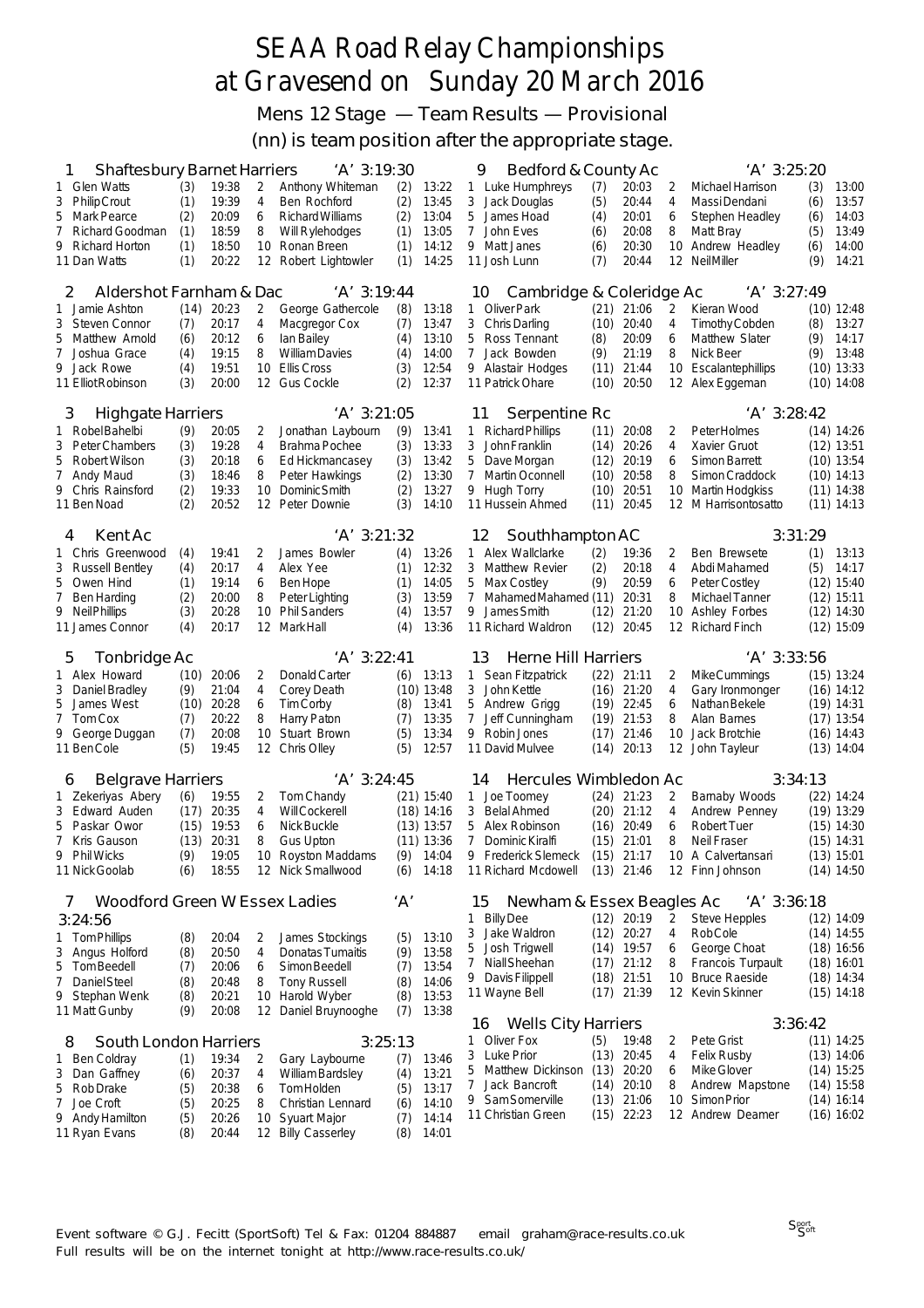| Oxford City Ac<br>$\frac{1}{2}$<br>1 Les Newell<br>3 Aaron Burgess<br>5<br>Simon Fisher<br>7<br>Maxwell Robinson<br>9 Tegid Jones<br>11 Julian Richardson                      | (20)<br>(15)<br>(18)<br>(16)<br>(16)         | 20:57<br>20:55<br>21:37<br>$(16)$ 21:21<br>22:00<br>21:13                             | 2<br>4<br>6<br>8<br>10<br>12 | 3:38:21<br>Matthew Marshall<br>Ewan Gault<br>Dan Blake<br>Ryan Mereidth<br>Dan Anderson<br>John Exley                                          | $(17)$ 14:00<br>$(17)$ 14:31<br>$(16)$ 14:15<br>$(16)$ 14:37<br>$(15)$ 15:17<br>$(17)$ 17:38 | Ipswich Jaffa Rc<br>26<br>James Calvert<br>1<br>3<br>Robert Chenery<br>5<br><b>Benjamin Turley</b><br>$\overline{7}$<br><b>Gavin Davies</b><br>9<br><b>Steve Fraserlim</b><br>11 Ian Old          | $(30)$ 22:35<br>21:26<br>(30)<br>(28)<br>22:03<br>21:59<br>(27)<br>(27)<br>22:52<br>23:45<br>(28)  | 2<br>4<br>6<br>8<br>10              | 'A' 3:49:25<br>Terry Back<br>Adam Wade<br>Glynn Thomas<br>Dale Robinson<br>Marc Briggs<br>12 Garry Cullum                | (33) 16:12<br>$(30)$ 15:43<br>$(28)$ 15:33<br>$(27)$ 15:30<br>$(27)$ 15:57<br>$(27)$ 15:50   |  |
|--------------------------------------------------------------------------------------------------------------------------------------------------------------------------------|----------------------------------------------|---------------------------------------------------------------------------------------|------------------------------|------------------------------------------------------------------------------------------------------------------------------------------------|----------------------------------------------------------------------------------------------|---------------------------------------------------------------------------------------------------------------------------------------------------------------------------------------------------|----------------------------------------------------------------------------------------------------|-------------------------------------|--------------------------------------------------------------------------------------------------------------------------|----------------------------------------------------------------------------------------------|--|
| Hillingdon Ac<br>18<br>1 Abdishakur Nageeye(16) 20:38<br>3 James Laing<br>5<br>Simon Connell<br>7<br>Robert Thompson<br>9 Ed Dyer<br>11 Martin Bateman                         | (20)<br>(20)<br>(20)                         | $(18)$ 21:02<br>$(20)$ 22:37<br>20:51<br>22:15<br>21:28                               | 2<br>4<br>6<br>8<br>10<br>12 | 3:39:28<br>Andy Moore<br>Paul Cuddihy<br>Paul Leppard<br>Daniel Thompson<br>Dominic Speight<br>Joel Pope                                       | $(19)$ 14:43<br>$(20)$ 14:46<br>$(20)$ 15:16<br>$(20)$ 15:20<br>$(20)$ 15:29<br>$(18)$ 15:03 | 27<br><b>Highgate Harriers</b><br>Michael Ussher<br>$\mathbf{1}$<br>3<br>Andrea Spaccatrosi (32)<br>5<br>Oliver Kean<br>$\overline{7}$<br>Alex Davidson<br>9<br>Dave Gilbert<br>11 Jonathan Deane | 22:40<br>(31)<br>23:37<br>21:25<br>(26)<br>(29)<br>23:05<br>(29)<br>24:17<br>22:45<br>(29)         | 2<br>4<br>6<br>8<br>10<br>12        | 'B' 3:49:55<br>Joseph Lowe<br>Michael Dan<br><b>Martin Bright</b><br>John Oshea<br>A Machinpaley<br>Tom Christopher      | $(31)$ 14:57<br>$(28)$ 14:03<br>$(27)$ 16:25<br>$(29)$ 17:35<br>$(29)$ 14:27<br>$(28)$ 14:39 |  |
| 19<br>Blackheath & Bromley H<br>Brucelittlewood<br>B<br>$\mathbf{1}$<br>3 PhilSesemann<br><b>Will Fuller</b><br>5<br>7<br>Peter Tucker<br>9 Daniel Kennedy<br>11 Steve Pairman | (13)<br>(11)<br>(14)<br>(18)                 | 20:20<br>$(11)$ 19:36<br>20:09<br>$(12)$ 21:25<br>21:31<br>22:44                      | 2<br>4<br>6<br>8<br>10<br>12 | 3:39:31<br>Andy Rayner<br>G Vacharopoulos<br><b>Richard Webb</b><br>David Beadle<br>Nic Corry<br><b>Bryan Donnelly</b>                         | $(18)$ 14:46<br>$(11)$ 13:56<br>$(11)$ 14:25<br>$(13)$ 16:19<br>$(17)$ 17:34<br>$(19)$ 16:46 | 28<br>Clapham Chasers Rc<br>1 Martin Rutter<br>3<br><b>Dan Holmes</b><br>5<br><b>Richard Bull</b><br>7<br><b>Mick Keating</b><br>9<br>Jamie Bannister<br>11 Bryn Reynolds                         | $(28)$ 22:08<br>23:02<br>(34)<br>(32)<br>22:48<br>22:30<br>(32)<br>(28)<br>22:26<br>(27)<br>21:27  | 2<br>4<br>6<br>8<br>10              | $'A'$ 3:51:19<br>Konstantin Penkov<br>George Bright<br>Matthew Dickinson<br>T Rischbieth<br>James Neave<br>12 MikeHindle | $(35)$ 16:44<br>$(32)$ 15:11<br>$(33)$ 17:56<br>$(31)$ 14:22<br>$(28)$ 14:53<br>$(29)$ 17:52 |  |
| Medway & Maidstone Ac<br>20<br>1 Adrian Lowther<br>3 Ben Tyler<br>5<br>Barry Royden<br>Jack Tyler<br>7<br>9 Tewelde Menges<br>11 Tom Collins                                   | (21)<br>(22)<br>(21)<br>(21)<br>(21)         | $(15)$ 20:29<br>22:20<br>22:39<br>22:23<br>21:32<br>22:03                             | 2<br>4<br>6<br>8<br>10       | 3:40:32<br>Niall Stewart<br>Alex Linfield<br>Cameron Payas<br>James Griffin<br>Allen Jones<br>12 Mark Wilkins                                  | $(16)$ 14:17<br>$(21)$ 15:12<br>$(21)$ 14:13<br>$(21)$ 14:43<br>$(21)$ 15:40<br>$(20)$ 15:01 | 29<br>Barnet & District Ac<br>Dan Davies<br>1<br>3<br>Adrian Mason<br>5<br>Darren White<br>$7^{\circ}$<br>Alex Lepretre<br>9 Tim Edwards<br>11 Ed Price                                           | (19)<br>20:49<br>22:51<br>(23)<br>23:45<br>(31)<br>21:39<br>(31)<br>(30)<br>23:05<br>21:32<br>(30) | 2<br>4<br>6<br>8<br>10              | $'A'$ 3:52:26<br><b>Will Morris</b><br>Peter Ellis<br>Rob Scott<br>Jerry Bryan<br>Paul Carter<br>12 Nick Barber          | $(20)$ 14:37<br>$(29)$ 17:36<br>$(31)$ 16:36<br>$(32)$ 17:23<br>$(30)$ 16:37<br>$(30)$ 15:56 |  |
| Tonbridge Ac<br>21<br>1 Julian Rendall<br>3 Michael Ellis<br>5 Jamie Bryant<br>Jack Keywood<br>7<br>9 Greg Cole<br>11 Simon Fraser                                             | (17)<br>(19)<br>(17)<br>(18)<br>(19)<br>(19) | 20:45<br>21:58<br>21:32<br>21:56<br>21:41<br>22:36                                    | 2<br>4<br>6<br>8<br>10<br>12 | 'B' 3:40:35<br>Miles Weatherseed<br><b>Toby Ralph</b><br>Alex Hookway<br>Sam Avis<br>Jordan Saul<br>George Kelly                               | $(13)$ 13:44<br>$(15)$ 13:35<br>$(17)$ 15:04<br>$(19)$ 15:44<br>$(19)$ 15:43<br>$(21)$ 16:17 | Dartford Harriers Ac<br>30<br>1 Alex Cameron<br>3<br><b>David Hall</b><br>5<br>Nick Varley<br>$\mathcal{I}$<br>Matthew Erwood<br>9<br>Reuben Burford<br>11 Craig Sharp                            | 22:43<br>(32)<br>(31)<br>24:01<br>(33)<br>24:29<br>(34)<br>24:19<br>(32)<br>23:13<br>22:29<br>(31) | 2<br>4<br>6<br>8<br>10<br>12        | 3:54:06<br>Terry Hawkey<br>Jeremy Pridmore<br>Connor Burford<br>Des Adkinson<br>Janusz Latala<br>Chris Biddle            | (25) 14:18<br>$(33)$ 16:04<br>$(32)$ 15:21<br>$(34)$ 16:39<br>$(32)$ 15:26<br>$(31)$ 15:04   |  |
| London Heathside Ac<br>22<br>James Wooldridge<br>1.<br>3 Andy Barnes<br>5 Chris Hartley<br>7 Kimon Doulis<br>Ryan Mccrickerd<br>9<br>11 Olivier Lepolain                       | (26)<br>(25)<br>(23)<br>(23)                 | $(27)$ 21:58<br>21:26<br>22:26<br>22:37<br>22:04<br>$(23)$ 20:59                      | 2<br>4<br>6<br>8             | $'A'$ 3:40:51<br>John Flahive<br>Pete Bakewell<br>Adam Kirksmith<br>Jacob Phillips<br>10 Pete Northall<br>12 Ben Wolfe                         | $(27)$ 15:18<br>$(23)$ 14:51<br>$(22)$ 13:40<br>$(24)$ 15:17<br>$(23)$ 15:28<br>$(22)$ 14:47 | Cambridge & Coleridge Ac<br>31<br>Paul Aste<br>$\mathbf{1}$<br>3<br>Jon Anderson<br>5<br>Nick Osborn<br>$\overline{7}$<br>Lee Pretlove<br>9 Ian Richardson<br>11 David Harrison                   | $(38)$ 24:14<br>24:25<br>(36)<br>23:21<br>(34)<br>(33)<br>22:31<br>$(31)$ 24:12<br>$(32)$ 24:05    | 2<br>$\overline{4}$<br>6<br>8       | 'C' 3:56:20<br>Neil Carrington<br>Steven Green<br>Ben Jones<br>Rodrigo Santos<br>10 Adam Tapley<br>12 Oliver Young       | $(37)$ 15:33<br>$(35)$ 15:01<br>$(34)$ 15:24<br>$(33)$ 16:17<br>$(31)$ 15:25<br>$(32)$ 15:52 |  |
| <b>Thames Valley Harriers</b><br>23<br>Conor Kissanewood (37) 23:22<br>1<br>3 James Ellis<br>Andrew Mitchell<br>5<br>Chris Thomas<br>7<br>9 Fahad Abdi<br>11 Toby Clyde        |                                              | $(24)$ 21:24<br>$(23)$ $21:23$<br>$(22)$ 21:03<br>$(24)$ 23:04<br>$(24)$ 21:03        | 2<br>4<br>6<br>8             | $'A'$ 3:40:52<br>Robert Vallance<br>Manuel Dasilva<br><b>Botond Safar</b><br><b>Stephen Norris</b><br>10 Christian Nielsen<br>12 Kieron Sexton | $(26)$ 13:43<br>$(25)$ 15:46<br>$(24)$ 15:02<br>$(23)$ 15:24<br>$(24)$ 15:20<br>$(23)$ 14:18 | 32<br>Herne Hill Harriers<br>Simon Messenger<br>$\mathbf{1}$<br>3<br>James Ward<br>5<br>Fergus Power<br>$7\overline{ }$<br>Eric Dol<br>9 Craig Barney<br>11 Deron Fagan                           | $(36)$ 23:17<br>25:59<br>(38)<br>$(35)$ 22:49<br>24:26<br>(35)<br>$(33)$ 24:39<br>$(33)$ 22:41     | 2<br>4<br>6<br>8                    | 'B' 4:03:28<br>Alexander Marks<br>Keith Newton<br>DanHallam<br>Damien Wilson<br>10 Valdis Pauzers<br>12 Jon Key          | $(36)$ 16:13<br>$(36)$ 15:14<br>$(35)$ 16:13<br>$(35)$ 17:39<br>$(33)$ 18:54<br>$(33)$ 15:24 |  |
| Kent Ac<br>24<br>1 CheCompton<br>3<br>Calum Fraser<br>5<br>TomMuddiman<br>Ian Ellwood<br>7<br>9 Tim Alexander<br>11 Tim Lawrence                                               | (22)                                         | $(23)$ 21:17<br>$(22)$ 21:34<br>$(21)$ 21:44<br>$(24)$ 22:23<br>22:04<br>(22) 21:44   | 2<br>4<br>6<br>8<br>10       | $'B'$ 3:40:57<br>David Longley<br>Luke Armitage<br><b>Richard Mathie</b><br>Robert Laing<br>Adam Garcia<br>12 Len Reilly                       | $(23)$ 14:31<br>$(22)$ 15:46<br>$(23)$ 15:06<br>$(22)$ 14:27<br>$(22)$ 15:11<br>$(24)$ 15:10 | London Heathside Ac<br>33<br>Jake Spencer<br>1<br><b>Gareth Marshall</b><br>3<br>5 Gavin Evans<br>7 J Litchfield<br>9 John Mcknight<br>11 Tony Killilea                                           | $(40)$ 24:53<br>$(35)$ 23:30<br>$(36)$ 24:49<br>(36)<br>24:08<br>(34)<br>26:56<br>24:28<br>(34)    | 2<br>$\overline{4}$<br>6<br>8<br>10 | 'B' 4:09:45<br>Jacob Howe<br>Gavin Parish<br>James Rigby<br>Samuel Thompson<br>Manuel Caeiro<br>12 Steve Armstrong       | $(38)$ 15:19<br>$(37)$ 17:11<br>$(36)$ 16:36<br>$(36)$ 16:36<br>$(34)$ 17:59<br>$(34)$ 17:20 |  |
| Cambridge & Coleridge Ac<br>25<br>1 Daniel Hurst<br>Kevin Oholleran<br>3<br>Istvan Jacso<br>5<br>Axel Finke<br>7<br>9 Harry Topham<br>11 Michael Moore                         | (25)                                         | $(33)$ 22:55<br>$(29)$ 22:17<br>$(27)$ 22:39<br>$(26)$ 22:22<br>22:05<br>$(25)$ 22:10 | 2<br>4<br>6<br>8<br>10       | $'B'$ 3:43:07<br><b>Richard Park</b><br>Neil Baxter<br>David Barber<br>Sean Mckenna<br>Curtis Wood<br>12 Jan Rus                               | $(30)$ 14:37<br>$(26)$ 14:31<br>$(26)$ 15:26<br>$(26)$ 14:42<br>$(25)$ 15:01<br>$(25)$ 14:22 | 34<br>Istead & Ifield Harriers<br>Steve' Mitchell<br>1<br>3<br>Paul Jones<br>5 Mark Champion<br>7<br>Mark Pywell<br>9<br>Mark Simmonds<br>11 Matt Baxter                                          | $(41)$ 25:00<br>23:40<br>(37)<br>(37)<br>24:29<br>(38)<br>24:49<br>(36)<br>25:27<br>$(36)$ 27:25   | 2<br>4<br>6<br>8<br>10              | 4:18:49<br>Dan Walsh<br>Jonathan Crowle<br>Andrew Archer<br>Darren Harger<br>David Sancto<br>12 Jason Beaney             | $(40)$ 15:59<br>$(39)$ 18:00<br>$(38)$ 23:34<br>$(38)$ 16:34<br>$(35)$ 16:40<br>$(35)$ 17:12 |  |

Event software © G.J. Fecitt (SportSoft) Tel & Fax: 01204 884887 email graham@race-results.co.uk Full results will be on the internet tonight at http://www.race-results.co.uk/